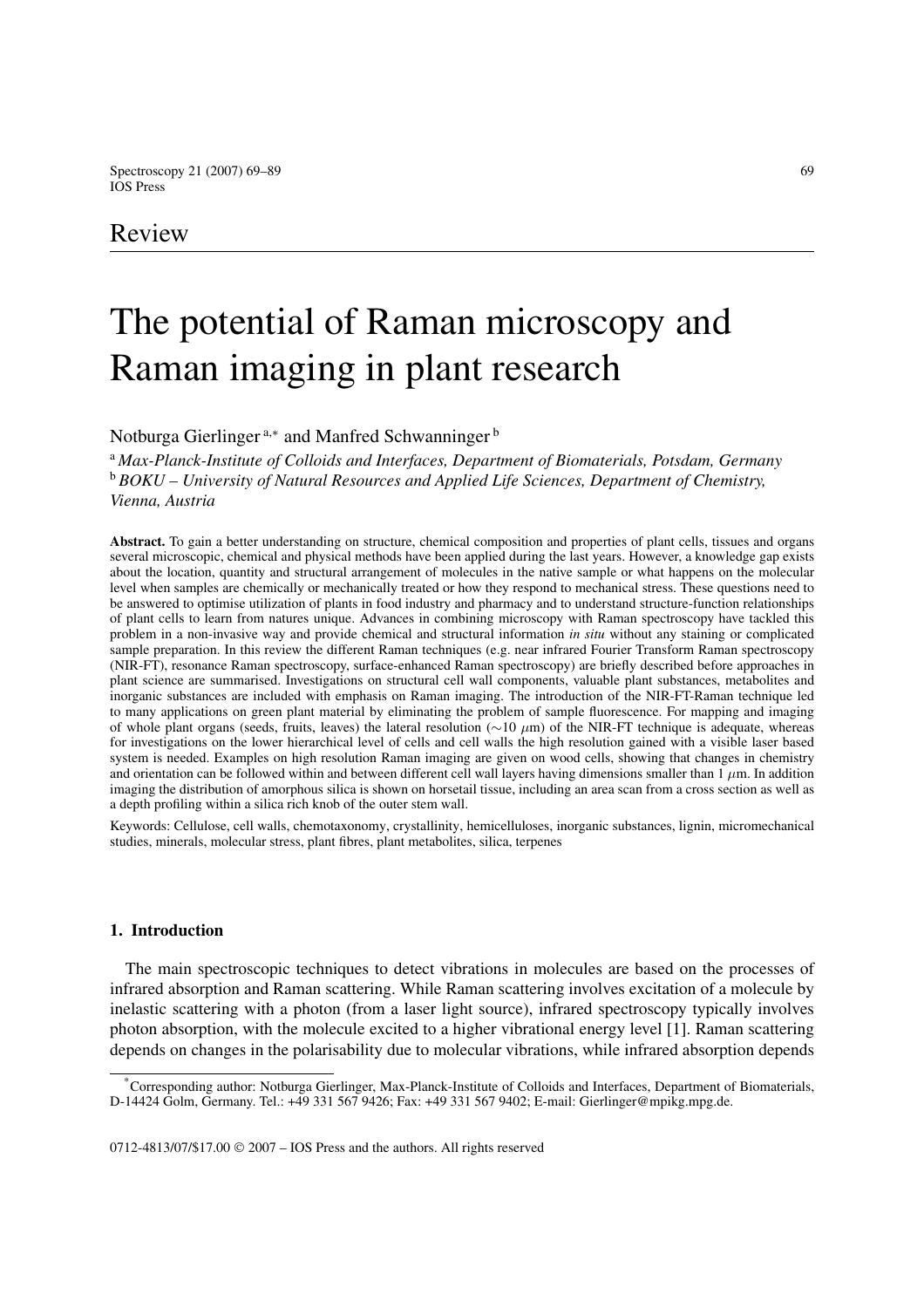on changes in the intrinsic dipole moments induced by molecular vibrations [2]. Raman and infrared spectroscopy thus provide "complementary" information about the molecular vibrations. While infrared (IR) spectroscopy has been established for decades as a useful tool for structure elucidation and quality control in various industrial applications, the use of Raman spectroscopy was restricted for a long time primarily to academic research. Nowadays both spectroscopic methods are widely used to gain information on chemical structures, to identify substances from the characteristic spectral patterns ("fingerprinting") and to determine quantitatively or semi-quantitatively the amount of a substance in a sample. The identification and quantification of valuable plant substances by IR and Raman spectroscopy was reviewed very recently by Schulz and Baranska [3].

Due to the strong dipole moment of water, which results in a strong signal, applications of IR spectroscopy were focused on dry material. Attenuated total reflectance (ATR) techniques have also evolved rapid IR measurements of many liquids and solvent extracts. Contrary to the strong absorption in IR, water has only weak Raman scattering properties making this technique more suitable to perform *in situ* studies of fresh plant material. Raman scattering is in general less widely used than infrared absorption, mainly due to problems with sample degradation and fluorescence. However, in the past years a renaissance of Raman spectroscopy was triggered by recent advancement in laser technology, by the design of very efficient filters to suppress elastically scattered Rayleigh light, by the development of extremely sensitive detectors and new methodological approaches for enhancing signal intensity [4]. These advances, together with the ability to examine aqueous solutions and samples without any preparation have led to a rapid growth in the application of the technique, especially in combination with microscopy [5,6]. Besides classical fields in chemistry new fields have opened e.g. in art and archaeology [7], in food science [8–11], biology [12–17], pharmaceutical and medical [18–22] and biomaterial research [23–26].

The approaches developed in plant science will be summarised in this review after some general information on the principle, instrumentation and limitations of the different Raman techniques. In the first section emphasis is laid on plant cell walls and structural aspects, including investigations of plant fibres and wood. The potential of the Raman mapping technique will be illustrated for wood cell walls. In the second part the research on green plant tissues and plant organs will be presented, including the investigations on the distribution and characterisation of natural plant products, e.g. essential oils, carotenoids and alkaloids. Finally investigations on mineral substances in plants will be mentioned and completed with recent results on Raman imaging of silica in horsetail.

# **2. Principle, instrumentation and limitations**

A Raman spectrum is usually obtained through inelastic scattering of coherent monochromatic light from a laser, so that it can be focussed on a small spot. Thus it has long been recognised as having potential as a microscopic technique [27], which can also be made confocal and thus allow depth profiling. Most Raman microscopes use a beam-splitter to inject the laser into the collection axis, and "infinitycorrected" objective lenses to permit a collimated beam path within the microscope. There are several variations on the design, but most of them direct the laser beam through the objective lens and collect scattered light through the same objective lens in a 180 $\degree$  backscattered geometry, followed by notch or edge filters that remove most of the intense elastic Rayleigh scattering [2]. The spatial resolution is determined by the optical characteristics of the objective lens and associated optics, and is especially large when coupled to the confocal technique. The laws of diffraction provide a theoretical limit to the spatial resolution, with a strong dependence on the wavelength  $(\lambda)$  of the laser and the numerical aperture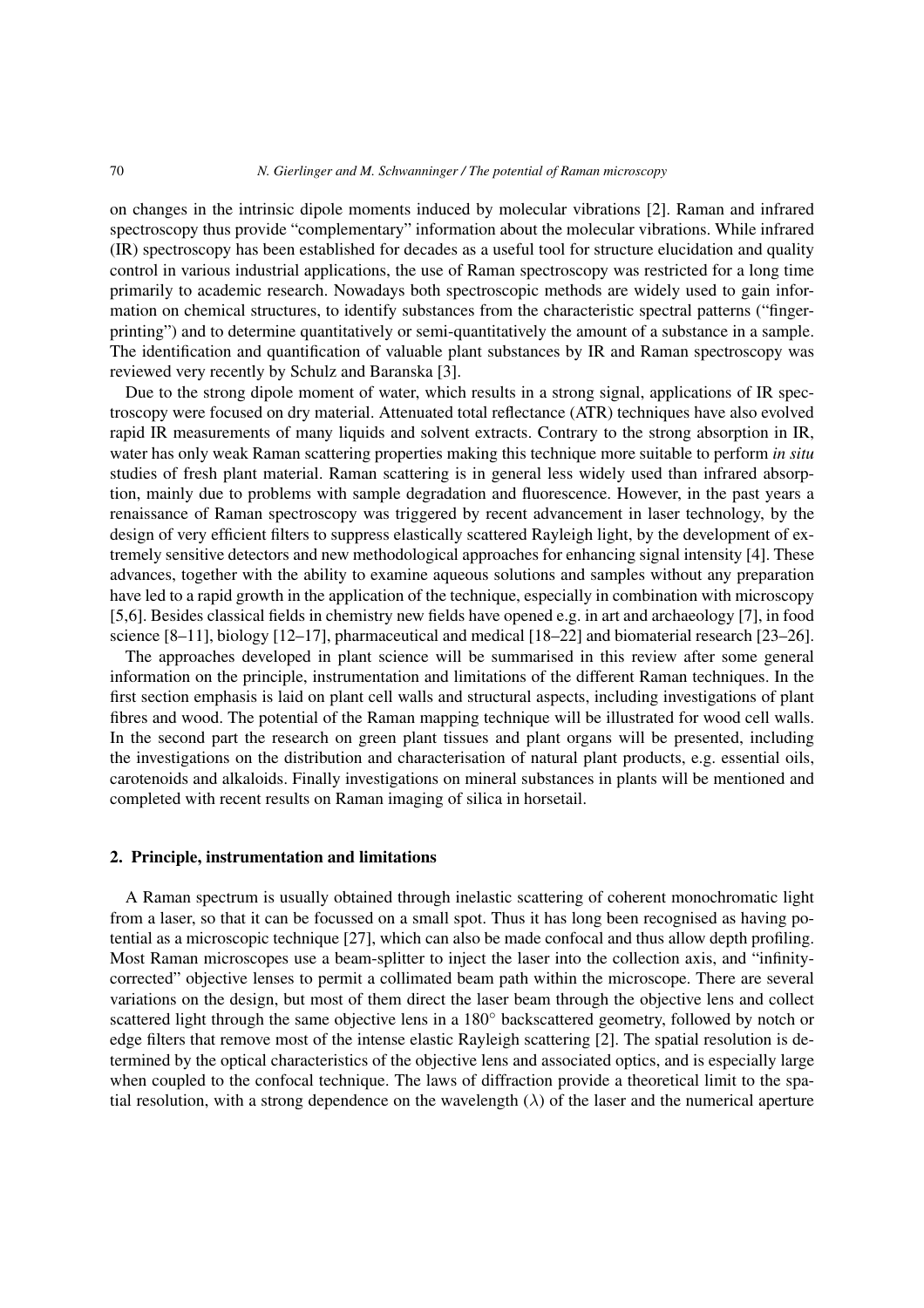(NA) of the objective ( $\Delta x = 0.61\lambda/NA$ ) [28]. In practice the spatial resolution achieved is less than the theoretical limit, for example Agarwal [29] observed a spatial resolution of 1.6 micrometers ( $\mu$ m) for a 514.5 nm excitation based Raman microprobe and about 10  $\mu$ m for a 1064 nm based system, using a  $100\times$  microscopic objective.

Classical dispersive multichannel Raman spectrometers are usually composed of laser with wavelength in the visible range (e.g.  $Ar^+$ , He–Ne,  $Kr^+$ , doubled Nd:YAG lasers) for excitation, a dispersive spectrometer and a charge coupled device detector (CCD) for detection [2,30]. This system enables high spatial resolution when coupled to a confocal microscope equipped with objectives with high numerical apertures. Depending on the sample or sample impurities the serious problem of fluorescence may hinder measurements or even make measurements impossible if a laser in the visible range is used. Especially in the analysis of "real life" samples, the fluorescence may mask the Raman spectra completely. When Raman spectroscopy is moved from the visible to the near-infrared (NIR) range, fluorescence virtually disappears as electronic absorption bands are much less probable in this region [31]. The use of Nd:YAG laser radiation at 1064 nm coupled with interferometers (involving Fourier transformations) led to socalled near infrared Fourier Transform (NIR-FT) Raman spectrometers [31], which allow measurements of a wide variety of samples [32–36]. Besides having a lower spatial resolution, another consequence of moving to the NIR is that hydrogen-containing compounds, whether sample or solvent, have absorption bands due to overtones and combinations of the fundamental vibrations. This can result in a reduction in the intensity of Raman-scattered light in the range of the absorption bands and thus a drop in the detected intensity. Furthermore the absorption of the exciting radiation can result in thermal emission. Nevertheless the quality of the spectra can be improved by optimising the sampling arrangement as discussed in [35].

The detection of molecules present in very low concentrations is limited, since the Raman effect gives weak signals as only a small number of the incident photons are inelastically scattered. To circumvent this problem, special Raman signal-enhancing techniques can be applied. The two most prominent approaches are the resonance Raman effect and the surface-enhanced Raman scattering (SERS) [2]. The resonance condition in resonance Raman spectroscopy arises when the exiting laser wavelength is adjusted to the electronic absorption band, causing the vibrational modes involved in the electronic transition to be selectively enhanced (by a factor of up to 100 compared to non-resonant excitation). The SERS effect corresponds to the enhancement (by a factor of up to  $10<sup>7</sup>$ ) of the Raman scattering of a molecule situated in the vicinity of nano-sized metallic particles (e.g. Ag or Au) [37–39]. Although the exact reason for such dramatic improvement is still under discussion [22], it is known that there are two possible reasons (a) the enhancement of polarizability, and (b) the enhancement of electrical field, since intensity of Raman signal is proportional to the square of electric dipole moment. One disadvantage of SERS is the difficulty of spectra interpretation. Additionally, because of chemical interactions with the metal surface, certain peaks, which are strong in conventional Raman, might not be present in SERS at all. A non-linear character of signal intensity as a function of concentration complicates things even further. The surface-enhanced resonance Raman spectroscopy (SERRS) technique utilizes both surfaceenhancement effect and Raman resonance effect so the resulting enhancement in Raman signal intensity can be as high as  $10^{14}$ . The main advantage of SERRS is that the spectra resemble very much regular resonance Raman spectra, which makes it much easier to interpret. SERRS has also been used in imaging studies [40,41].

Besides the linear Raman spectroscopic techniques, inelastic, non-linear scatterings in which the vibrational degrees of freedom in molecular systems are measured have been developed. The impressive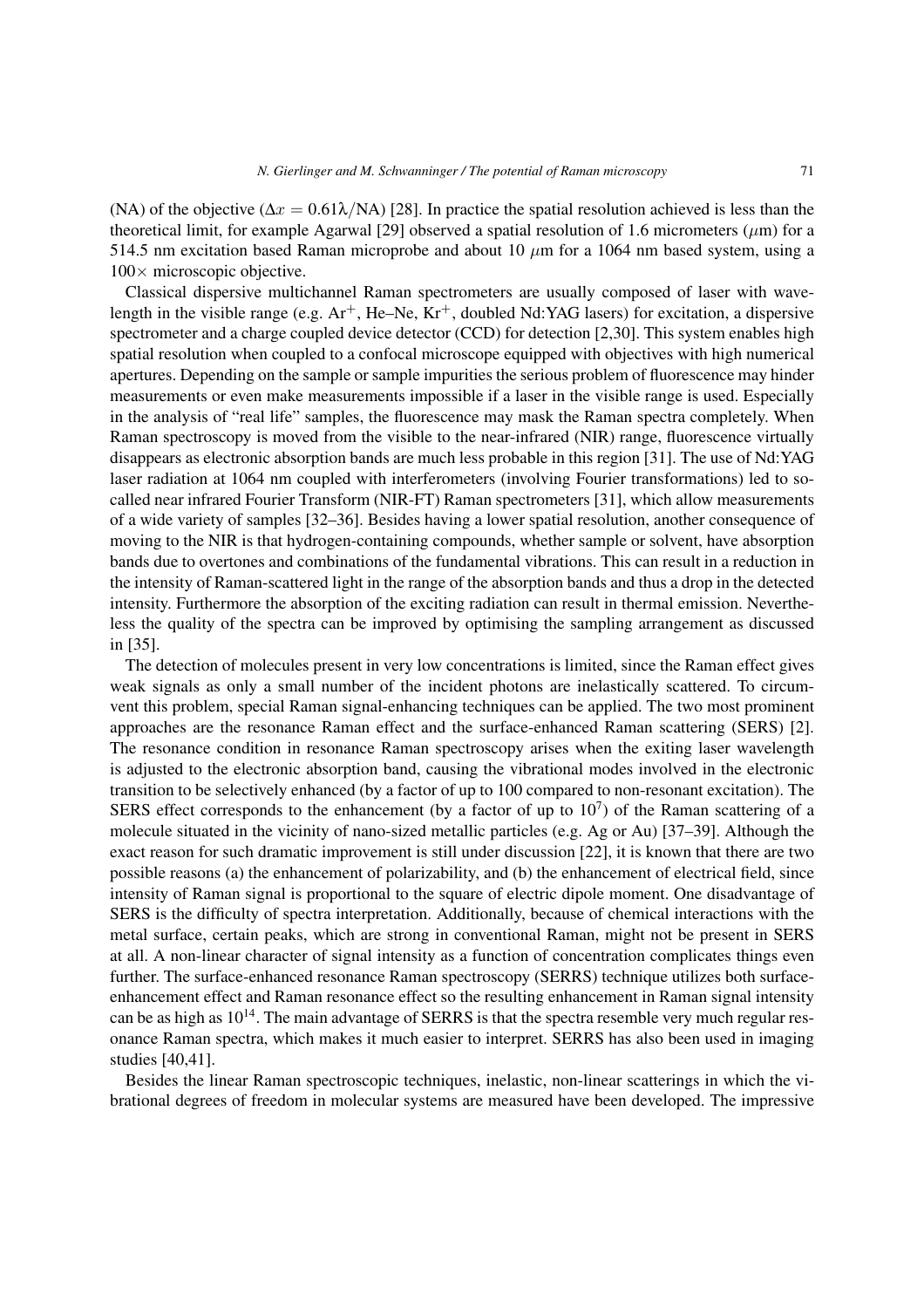progress of femto-second lasers in the 1990s resulted in a breakthrough of non-linear Raman spectroscopy such as coherent anti-stokes Raman scattering (CARS) [4]. CARS microscopy is a promising label-free imaging technique for biological samples [42–46].

One of the central problems in Raman spectroscopy is the fluorescence. As mentioned earlier it can be suppressed or at least substantially reduced by selecting the excitation wavelength in the near infrared. The problem of near-UV–visibly excited Raman spectroscopy can also be circumvented by probing well below the fluorescence emission in the ultraviolet (UV) region [47–49]. However, this method often leads to resonance enhancement of several sample constituents simultaneously and this may be undesirable when detecting species at low concentrations or where constituent selectivity is desired. To achieve selectivity through the resonance enhancement, a laser with an excitation wavelength in the near-UV– visible region is necessary requiring suppression techniques to eliminate the detrimental effects of the fluorescence background on the Raman signal [50]. Several linear Raman techniques have been demonstrated to reduce the fluorescence problem including shifted excitation Raman difference spectroscopy (SERDS) [51], polarization modulation [52], shifted spectra [53,54], Fourier transform filtering [53], temporal gating [54,55], but the techniques have some limitations [56]. An effective rejection device based on a 4 picosecond optical Kerr shutter has been developed [57,58] for separating Raman light from fluorescence in the time domain. The fluorescence suppression ratio achievable by the technique depends on the fluorescence lifetime and can be up to  $10^5$  for long-lived fluorescence species (>1  $\mu$ s). The specifications of the gate allow a rejection ratio of  $10^{-5}$  in the closed state and a usable spectral range from 300 to 700 nm. To enhance the performance of this device further for the case where an intense fluorescence background is still present after the Kerr gate, a new approach that combines the Kerr gating rejection technique with SERDS has been developed [50]. The Kerr gate directly rejects fluorescence while the probe shifted technique accesses the photon shot noise level within the residual fluorescence [50,51]. Moreover, it was found that the presence of the SERRS-active metallic Ag surface dramatically reduced the high fluorescence yield from plant pigments [59], a serious problem that has prevented detection of resonance Raman scattering signals in the past [60].

Beside single spectra acquisition the advent of two-dimensional detectors combined with precise  $x-y-z$  motor stages permits a variety of efficient methods categorized broadly as Raman imaging and mapping techniques resulting in a sample image based on spectroscopic information [61]. Basically Raman imaging methods can be classified in two categories, referred to as "parallel- or direct-imaging" or "series-imaging" [62]. The direct-imaging technique results in the immediate production of a complete two-dimensional (2D) image at a chosen wavelength which is characteristic of a molecular compound within the specimen and does not necessitate additional data processing [62]. On the other hand, series-imaging techniques require image reconstruction after collecting spectral information [62], e.g. the diffraction-limited spot of the laser is moved line by line over a defined area and at every defined point (pixel) a spectrum over the entire wavenumber range is acquired. Spectral images can be calculated afterwards by integrating the intensity of defined wavenumber ranges (e.g. [13,63,64]) or by using multivariate approaches [65]. The series-imaging is advantageous, because a spectrum comprising the whole wavenumber range is available at every pixel and can avoid misinterpretation of the image data and give further insights. In addition to lateral  $x-y$  mappings also depth scans  $(x-z)$  are possible in the confocal mode, but for depth profiling the use of immersion objectives is recommended to minimise errors due to refraction at the sample surface [66,67].

The Raman mapping experiments shown in this review were done with a visible laser based system, described in detail together with the sample preparation of the wood cell walls in [63,68]. For the area scan on wood cell walls (Fig. 2) an oil immersion objective (Nikon,  $100 \times$ , NA = 1.25) and for the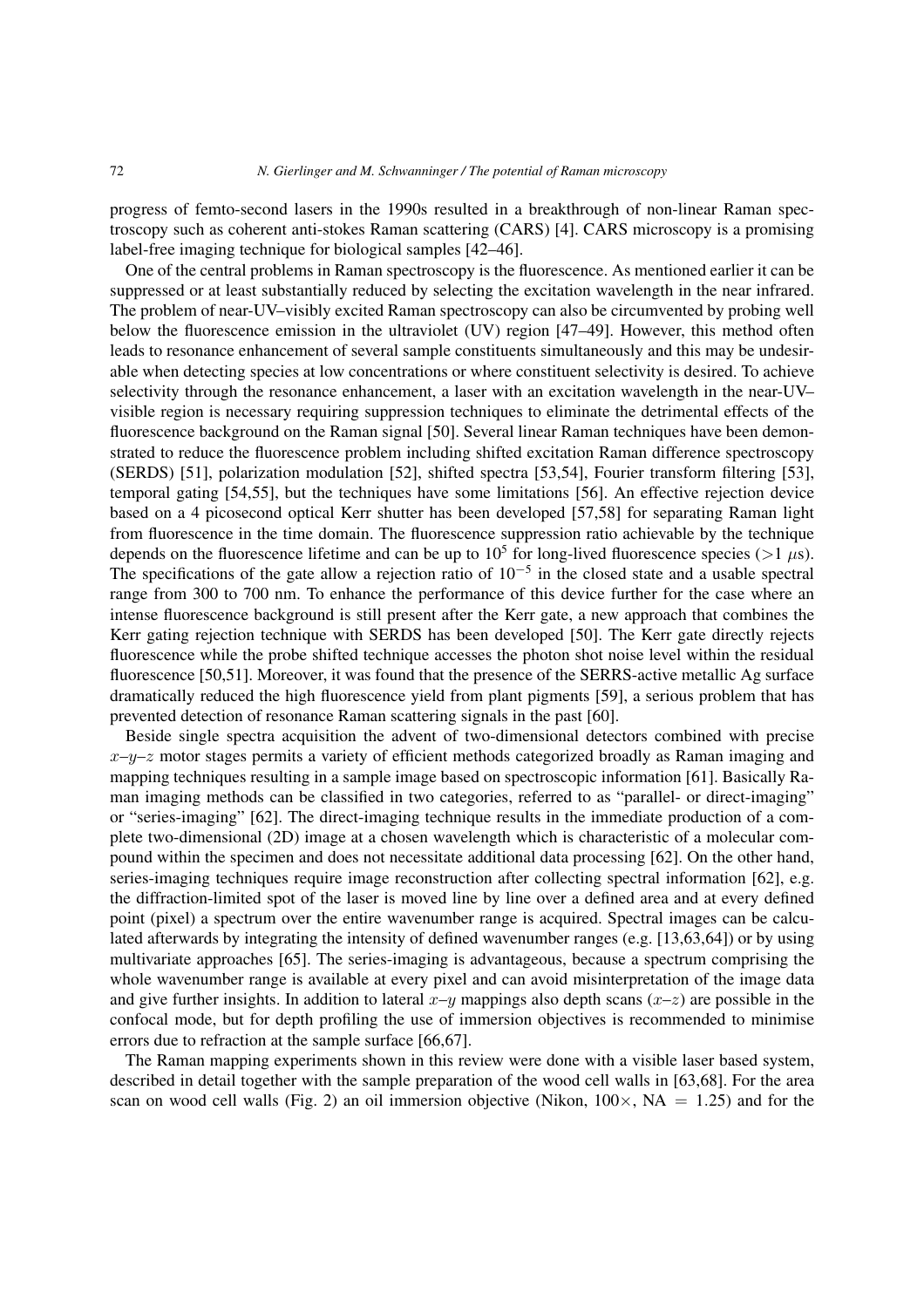area and depth scan on horsetail (Fig. 4) a water immersion objective (Nikon,  $60 \times$ , NA = 1) was used. Spectra were acquired every 0.25  $\mu$ m with an integration time of 1 s on the wood sample (Fig. 2) and every 1  $\mu$ m with 2 s integration time on the horsetail sample.

# **3. Applications on plants**

Raman spectroscopy is used for probing structure, dynamics and function of biomolecules. By combining this technique with microscopy, molecular information can be obtained with high spatial resolution, samples of microscopic size can be analysed directly wet or dry, and in many cases this can be done non-destructively. A number of organic compounds and functional groups can be identified by their unique spectral pattern, and the intensity of the bands may be used for the calculation of the relative concentration in the sampled entity. Both qualitative and quantitative information can be obtained using microspectroscopy and also information regarding the orientation of functional groups.

## *3.1. Plant fibres and cell walls*

The shape and mechanical strength of the living plants is maintained by structural components organised in complex patterns in the plant cell walls. While primary cell walls must be capable of growth and therefore be flexible and elastic, secondary cell walls in fibres and wood are rigid to avoid buckling [69]. The functional characteristics of cell walls depend not only on the composition of the cell wall polymers, but also on fine details of their macromolecular structure and conformation, and on their highly ordered architecture at scales from a few nanometers (i.e. just above the molecular scale) to several microns. Much of this fine detail is lost when cell-wall polymers are fractionated and/or solubilised to be examined by the classical chemical techniques. Therefore spectroscopic approaches play an important role to examine plant cell walls in their native state. Not only the chemical composition per se is of interest, but also the conformation and the composition in relation to different cell wall layers as well as the orientation of the polymers and changes during treatment and deformation.

Less work has been done on primary walls [70] and in the following the focus will be on secondary walls of plant fibres and wood.

#### *3.1.1. Cellulosic plant fibres*

Raman applications on plants began with the investigation of cellulose [71–73], the most important skeletal component in plants [74]. Early Raman microprobe studies on native cellulose fibres (Valonia, Cladophora, cotton and ramie) were important basic studies to understand the spectra and structure of native celluloses and to assign the bands in the complex spectra [72,73]. During the last decade the feasibility of Raman spectroscopy to investigate natural plant fibres non-destructively was demonstrated for several cellulose fibres e.g. flax [75–80], cotton [77,81], jute, ramie, kapok, sisal and coconut fibres [77]. The chemical composition of these fibres varies between species and somewhat according to growth conditions, but their main constituent is cellulose (64–91%) and the rest water, lignin and pectin [77]. Studies go from general characterisation of fibres [76,77] to analysis following the molecular changes during mechanical processing [34] and chemical treatments [78].

One of the first Raman imaging studies in plant research was done on flax stem tissue [76]. Using the NIR-FT-Raman technique area maps were collected in 6 to 10  $\mu$ m steps and chemical profiles calculated by integration over specific spectral regions. By this no information was gained on the cellular level, but the major components (cellulose, lignin, non-cellulosic polysaccharides) in the different anatomical tissue types (epidermal tissue, bast, fibres and core) could be investigated [76].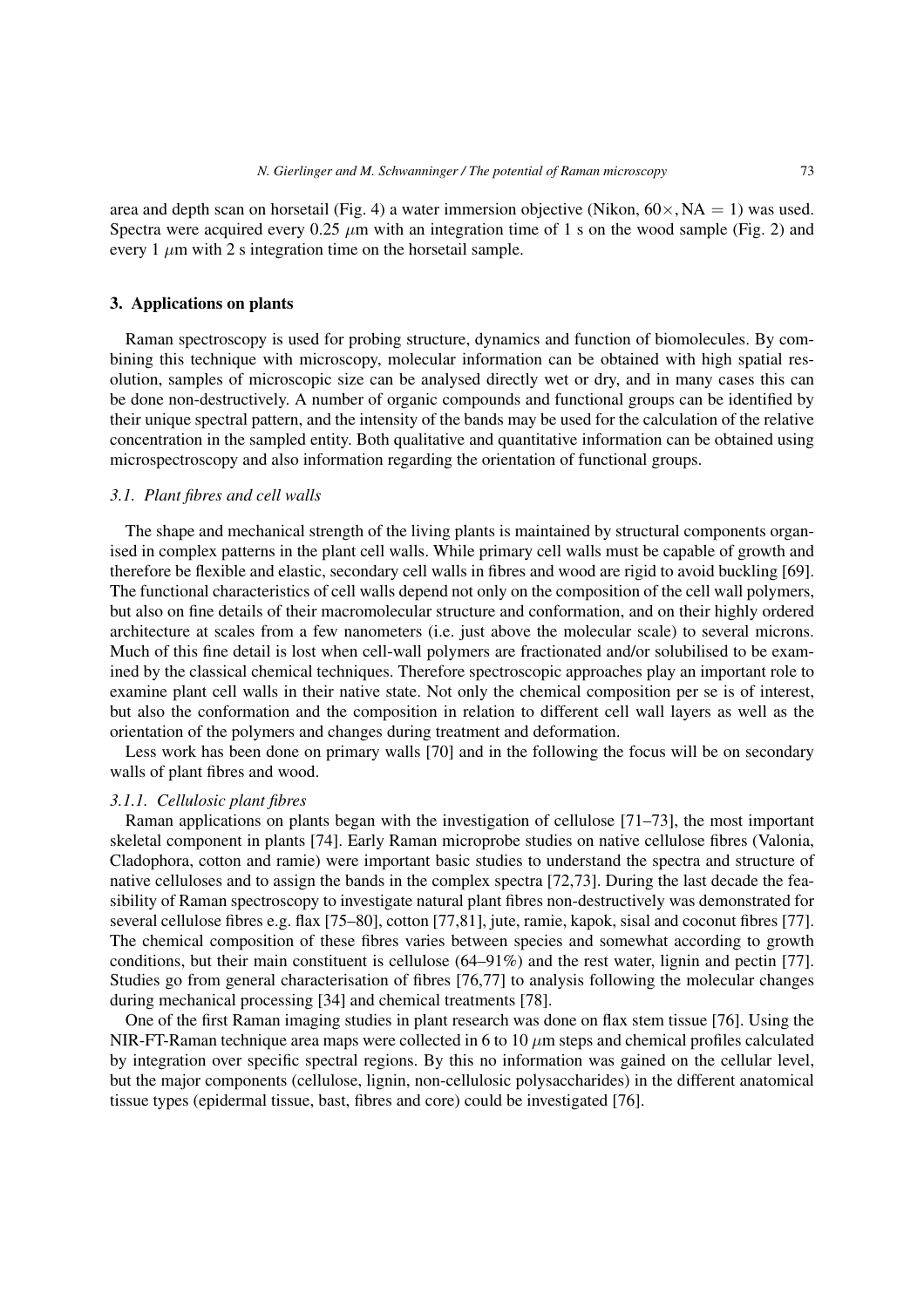#### *3.1.2. Lignified cell walls (wood)*

Raman microprobe studies on wood began not much later than on cellulose fibres and brought important insight into the macromolecular organisation and compositional variability of the cell wall [82–85]. Wood consists of 40 to 50% cellulose, associated with a mixture of hemicelluloses (20–30%), lignin  $(20-35\%)$  an aromatic system composed of phenylpropane units, extractives  $(2-20\%)$  and ash  $(0.2-3\%)$ [86,87]. Excitation of aromatic and conjugated lignin structures with deep ultra violet (UV) light gives resonance-enhanced Raman signals and enabled to investigate lignin structures and detection of lignin trace amounts [88–92]. A few of the substructures of lignin are capable of exhibiting a pre-resonance effect when visible excitation is used and in some studies on lignocellulosic material laser induced fluorescence was encountered thus limiting applications [29]. The field of lignocellulosics thus benefited from the development of the NIR-FT-Raman method. It enabled, for example, the study of changes in lignin structure *in situ* in the xylem of stems of genetically manipulated tobacco plants [93].

In order to interpret the Raman spectrum of a multicomponent material such as wood, not only the contribution of each component needs to be identified, but also the latter needs to be assigned to componentspecific moieties and/or functional groups. An important study to identify contributions of the wood polymers in the spectrum of black spruce (*Picea mariana*) was done by Agarwal and Ralph [94]. Most of spruce Raman features could be assigned to cellulose and lignin, whereas contributions of hemicelluloses occurred at similar wavenumbers to cellulose and could not be clearly distinguished. To investigate changes at the hierarchical level of individual cells and/or cell wall layers, the use of visible laser excitation is preferential as a higher spatial resolution can be achieved. Laser-induced lignin fluorescence can be limited by sampling under water and/or oxygen [29], an optical Kerr gate [95,96], and using confocal mode [29,63]. A study with a visible laser-based system on 1.6  $\mu$ m regions from 30 cell corner middle lamellae in white birch and black spruce indicated that the relative concentration of lignin to cellulose varied considerably [97]. In the last years the potential of Raman imaging was shown on wood cell walls [63,64,98]. A 785-nm near-IR laser-based Raman system was applied to study beech cell walls [98], but also higher resolution, 633-nm [64] and 532-nm [63] visible laser-based confocal Raman microscopes were used to investigate the wooden cell walls with a spatial resolution below 1  $\mu$ m. After mapping a sample area of interest Raman images can be calculated by integration over bands assigned to e.g. lignin or cellulose (Fig. 1) to visualize the distribution of the wood cell wall polymers (Fig. 2A–F) [63,64]. In the lignin image (integration range 1540 to 1760 cm−1) of a cross-section of poplar wood (*Populus sp.*) the compound middle lamella (middle lamella and primary cell wall, CML) and the cell corners (CC) show high intensity (bright yellow) due to higher lignin content compared to the secondary cell wall (S2) (Fig. 2A). The secondary wall of the vessel in the left bottom of the image also shows a higher degree of lignification. This technique enabled furthermore to localise a small lignified layer (0.5  $\mu$ m) towards the lumen in the cellulosic gelatinous layer of poplar tension wood fibres [63]. In another similar study significant variation of the lignin content was suggested within the S2 of black spruce wood [64].

Spectra can be extracted from single points and cell wall layers (Fig. 3A–B) for further evaluation, and band intensities can be plotted along drawn lines, e.g. across a cell wall [63]. Beside spectral changes, the extracted average spectra of the cell corner, the secondary cell wall of fibres and the vessel show big differences in the background level, which increases with higher lignin bands in the vessel wall and the cell corner (Fig. 3A).

Cellulose distribution can be followed by taking the band regions around 380 cm<sup>-1</sup> [64,98],  $1097$  cm<sup>-1</sup> and 2898 cm<sup>-1</sup> [64] into account (Fig. 1). Only the 380 cm<sup>-1</sup> band region can be unambiguously assigned to cellulose, whereas the other two regions have definite but small contributions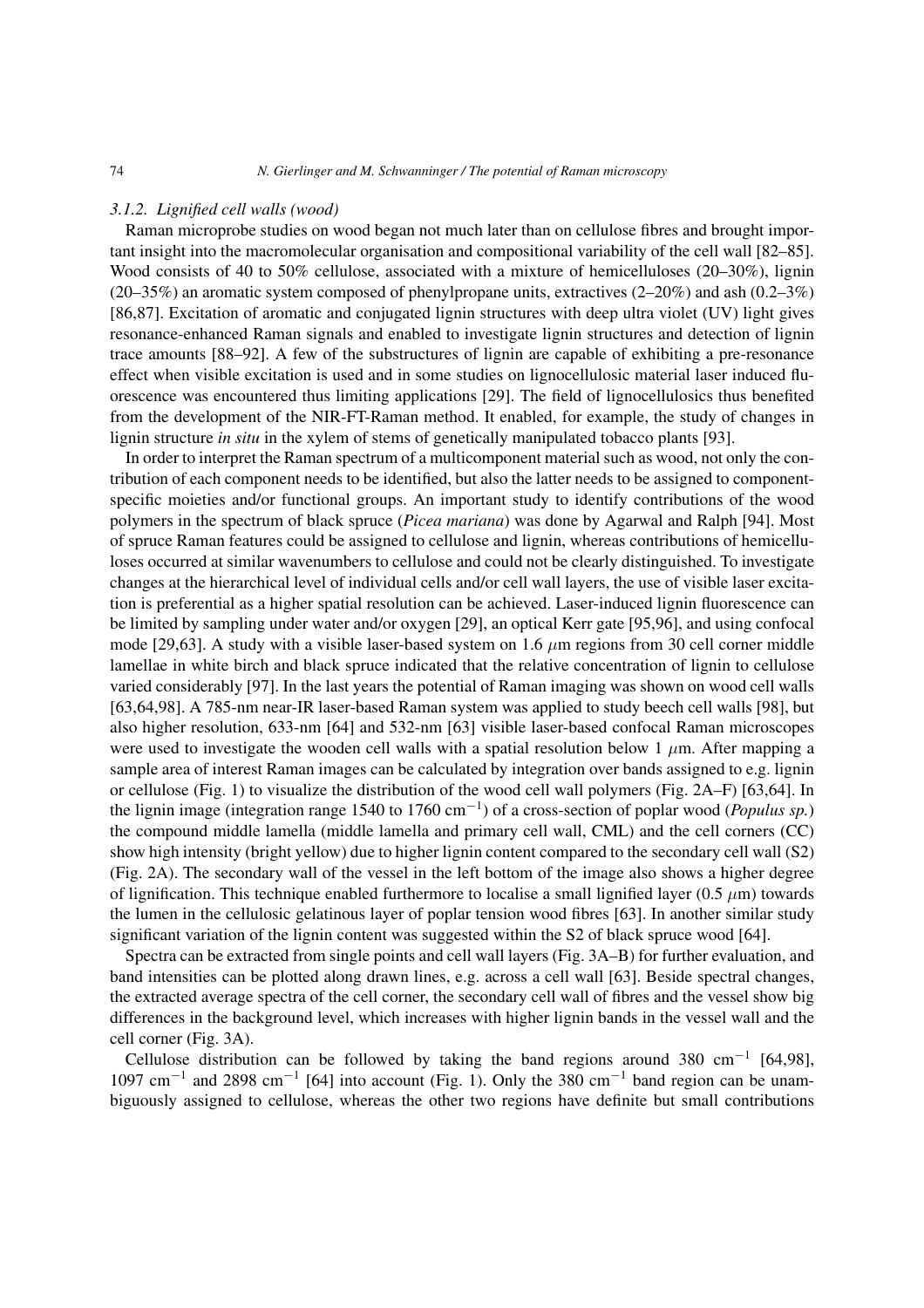

Fig. 1. Average Raman spectrum of the secondary cell wall of poplar wood. The regions chosen to calculate the chemical images in Fig. 2 are indicated.

from lignin and/or hemicelluloses [64,94]. Nevertheless, the similarity of the three band profiles indicated that any small contributions from lignin does not significantly distort the results; and due to an enhanced signal-to-noise ratio the more intense bands at 1097 and 2898 cm<sup>-1</sup> might be preferential [64]. In our imaging example we result in three different cellulose images by using the three cellulose regions (Fig. 2B–D). Choosing the low intensity band around 380 cm−<sup>1</sup> results in a higher cellulose content in the secondary cell wall than in the CML, but the cell corners known to be almost cellulose free also show high intensities (Fig. 2B). This is explained by the fact that the lignin rich cell corner spectra show a much higher fluorescence background accompanied by a lower signal to noise ratio (Fig. 3A). Thus low intensity bands have to be chosen with care for image calculation, if big changes in background and signal to noise ratio are observed within the investigated region (Fig. 3A). Integrating over a wider range (1178 to 1001 cm−1) comprising different cellulose bands and only small lignin contributions the CCs and CML show less intensity, proving that the lignin contribution has little influence and allowed the imaging of almost cellulose free CCs (Fig. 2C). Choosing the area comprising bands attributed to CH-stretching of cellulose (2898 cm<sup>-1</sup>) and lignin (2940 cm<sup>-1</sup>) reveals that cellulose contributions predominate, because secondary walls are emphasised in comparison to the lignin rich CML and CC (Fig. 2D). In all three cellulose images (Fig. 2B–D) intensity changes are observed within the secondary cell wall regions. A closer look at the extracted spectra revealed that band heights of the different cellulose bands do not change uniformly, but changing band height ratios are observed (Fig. 3B). These intensity changes clearly derive from effects due to orientation [63,68] and will be discussed in the next chapter.

# *3.1.3. Orientation of cell wall molecules*

Over the past 40 years the technique of polarised Raman spectroscopy has been developed as an important method to study molecular orientation distributions in polymers [99]. Also in biopolymers the dependence of band intensities on the polarisation of the incident light relative to the orientation of the molecule can reveal the directional character of many of the vibrational modes. The intensity of the  $\nu_s(C-O-C)$ ,  $\nu(CH)$  and  $\nu_s(CH_2)$  modes, mainly related to  $\beta(1 \rightarrow 4)$  glycosidic linkages of the cellulose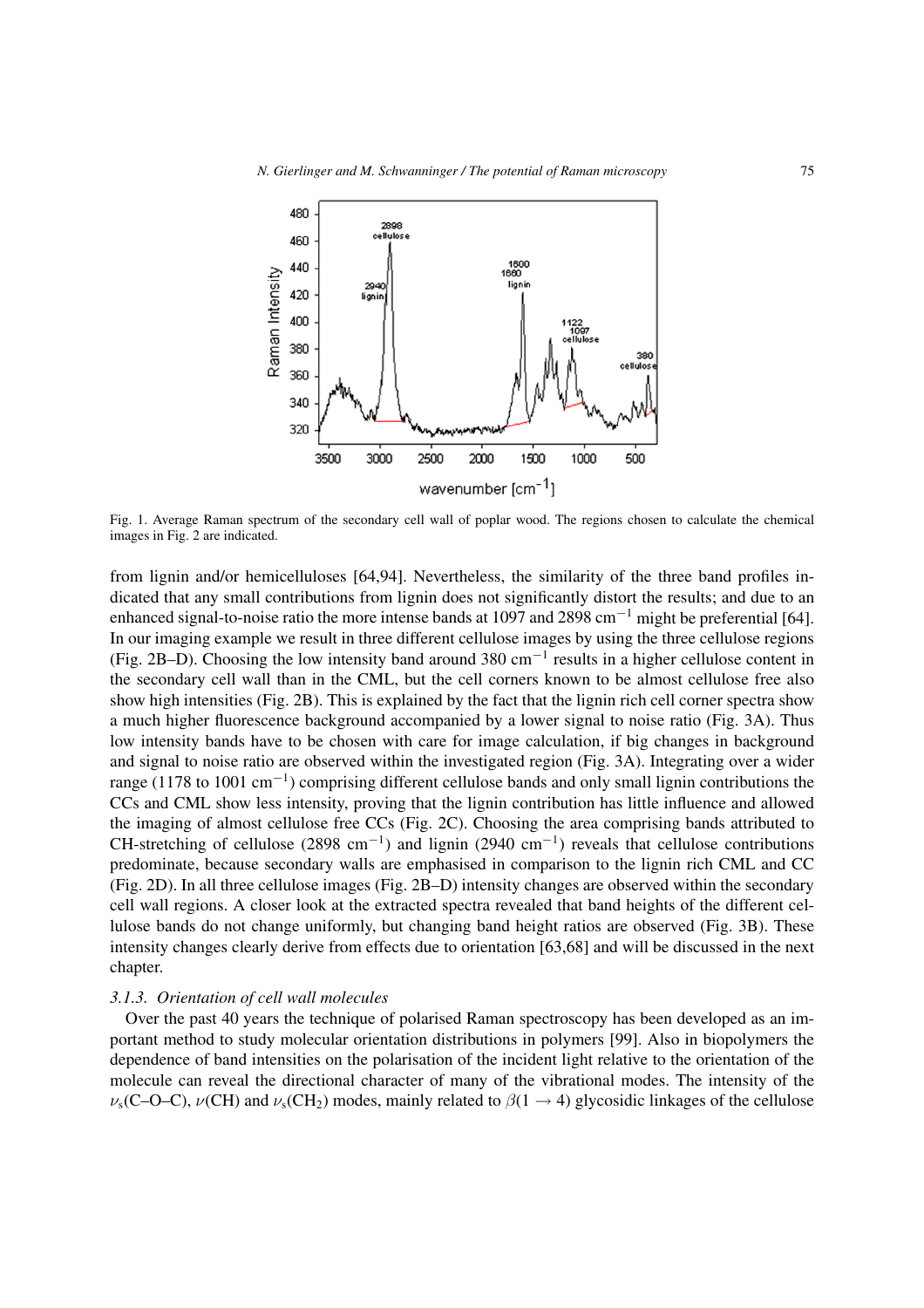

Fig. 2. (A–F) Raman images (40  $\mu$ m  $\times$  40  $\mu$ m) of a cross-section of poplar wood calculated by integrating from 1540 to  $1760 \text{ cm}^{-1}$  (A, lignin), 352–401 cm<sup>-1</sup> (B, cellulose), 1178 to 1001 cm<sup>-1</sup> (C, cellulose), 2769 to 3043 cm<sup>-1</sup> (D, cellulose) and very restricted wavenumber ranges to accentuate the orientation sensitive cellulose band at 1097 cm<sup>-1</sup> (1114 to 1079 cm<sup>-1</sup>, E) and 2898 cm<sup>-1</sup> (2931 to 2819 cm<sup>-1</sup>, F). The big arrow in E indicates the direction of laser polarisation.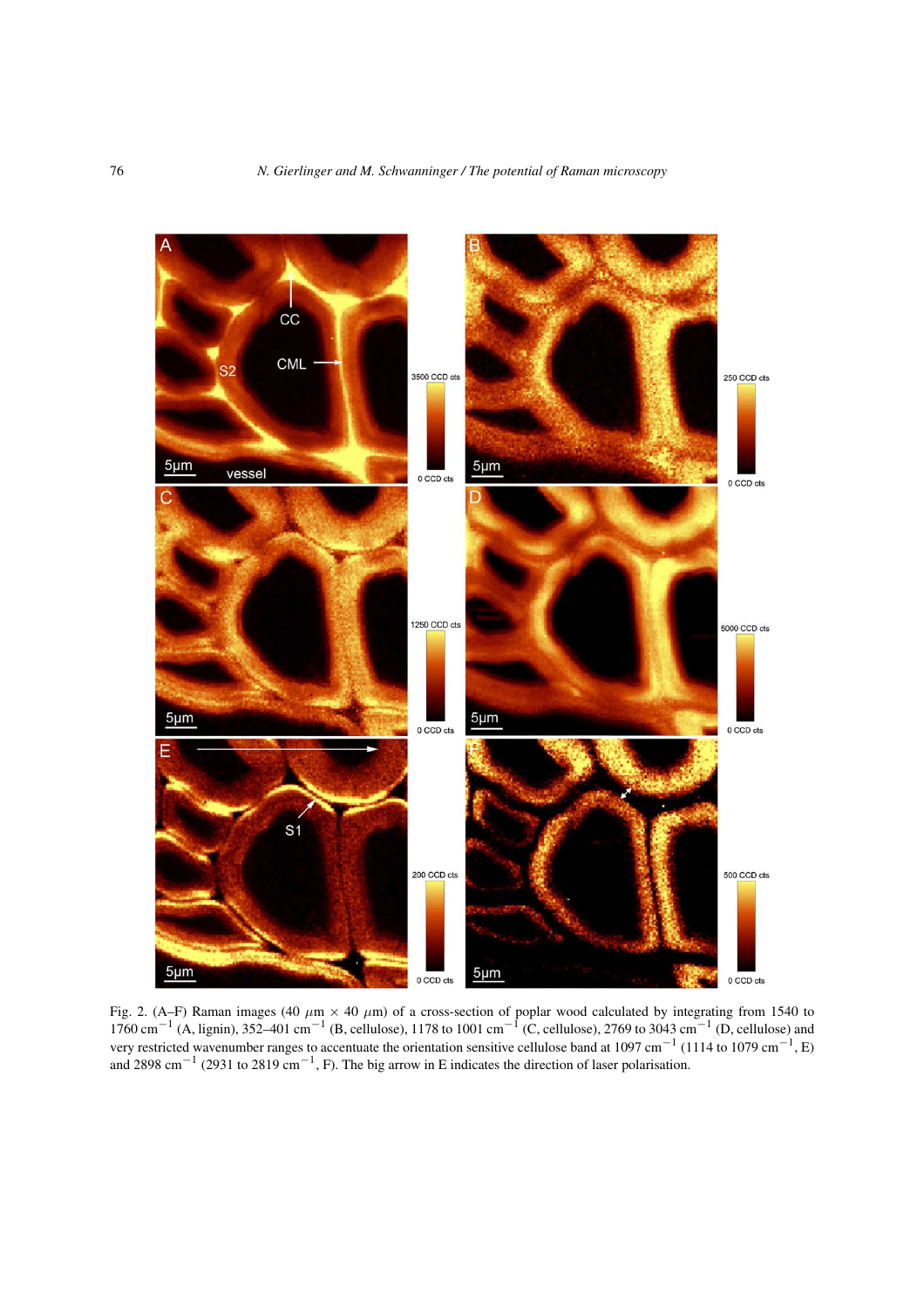

Fig. 3. (A, B) Extracted average Raman spectra (A) of the cell corner (CC), the S2 of the fibres (S2) and of the vessel (S2 vessel) and a zoom into regions of interest (B).

skeletons, to methine groups of the glucopyranose rings as well as to the methylene groups of the glucopyranose side show clear orientation-dependent vibrational behaviour. Spectra acquired with different polarisation of the incident light relative to the axis of cellulose fibres gave evidence for molecular orientation in native cellulosic fibres [73,75] and supported the interpretation of the vibrational spectrum of cellulose [72]. Experiments on wood sections with the laser parallel and perpendicular to the fibre axes evidenced that cell wall components are highly organised [82,100]. Not only the cellulose was found to be oriented parallel to the fibre axis, but also the phenyl ring of lignin is preferentially oriented in the plane of the cell wall surface as seen by intensity changes of the band at 1600 cm−<sup>1</sup> [82]. Recently also the net orientation of macromolecules in the epidermal cell wall of wheat stems was investigated: cellulose was found to be oriented parallel, whereas xylan and the phenylpropane units of lignin tend to lie perpendicular to the longitudinal axis of the cells [101].

When polarised laser light is used in combination with Raman imaging care has to be taken to interpret every intensity change due to concentration differences, as the orientation of the molecules with respect to the direction of the laser polarisation may also affect intensity. Although this may compli-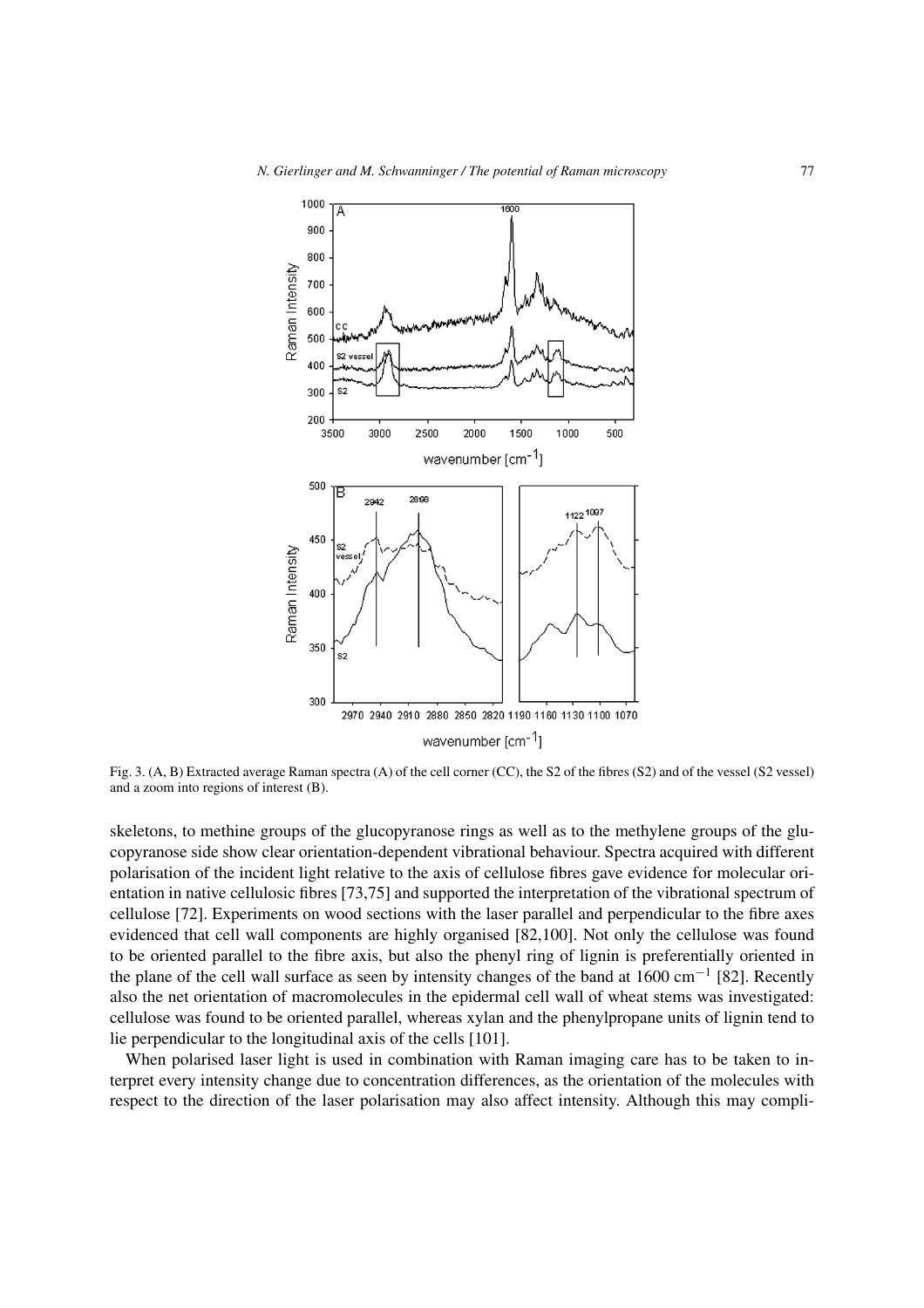#### 78 *N. Gierlinger and M. Schwanninger / The potential of Raman microscopy*

cate data interpretation, it can on the other hand provide an insight into changes of orientation of the molecule within the sample [63,68]. Integrating over narrow areas comprising the cellulose bands most affected by orientation changes ( $\nu_s$ (C–O–C) at 1097 cm<sup>-1</sup> and  $\nu_s$ (CH) at 2898 cm<sup>-1</sup>) cell wall layers with different orientation can be worked out (Fig. 2E,F). A small layer ( $<$ 0.5  $\mu$ m) representing the S1 is clearly separated from the S2 and the CML in the direction of the laser polarisation. Also the S2 of the vessel shows higher intensity than the S2 of the fibres (Fig. 2E). Integrating over the  $\nu_s$ (CH) band emphasises the S2 of the fibres, but in y-direction the size of the gap between the double cell wall is broader (Fig. 2F) as the S1 is included due to low band intensities in the S1. These effects are explained by the fact that in the S2 the cellulose is aligned parallel to the fibre axes, whereas in the S1 and in the vessel wall the cellulose is aligned in an angle (probably greater than 45◦). The spectral explanation is that in the investigated cross-section if cellulose is aligned parallel to the fibre axis the  $\nu_s(C-O-C)$  is low, because we look perpendicular on the backbone. Whereas the side chain methylene groups, which are perpendicularly arranged with respect to the cellulose molecule, are in plane with the incident light and show high intensity [100]. When cellulose is aligned with a high angle in respect to the fibre axis the C–O–C becomes more parallel and therefore the signal is enhanced when in laser polarisation direction (Fig. 2E). This example of the effect of orientation reflects again very nicely the high spatial resolution and potential of Raman microscopy. By using the imaging technique layers smaller than 0.5  $\mu$ m (like the S1) can be differentiated, although the extracted spectra might have contribution from the neighbouring regions. Without imaging it would not be possible to gain these spectra, because the laser beam cannot be placed accurately on such a small layer, which is not visible at all in a normal light microscopy image.

# *3.1.4. "Modified" cell walls*

Plant fibres and wood are treated in many ways to increase suitability for applications. Raman microscopy has proven to be an important tool in understanding and improving such treatments.

Following mechanical processing of green linseed flax fibres showed clearly an ongoing disappearance of the lignin assigned Raman lines e.g. at 1600 cm−<sup>1</sup> (aromatic ring stretch) with increasing number of treatments, indicating that woody parts of the stems were broken and removed [34]. The increasing band sharpness and band intensities of the skeletal modes  $\nu_s /_{as}(C-O-C)$  of cellulose at 1096 cm<sup>-1</sup> and 1121 cm−<sup>1</sup> indicated an increase of cellulose crystallinity by mechanical processing [34]. During NaOH chemical treatments, so-called mercerization, the polymorphic transformation of cellulose I into cellulose II taking place within the crystalline domains was detected by changes in the CH stretching vibration as well as stretching modes  $\nu_s$ (C–O–C) and  $\nu_{as}$ (C–O–C) [78,102]. Following enzymatic treatment of biomass (*Triticum aestivum*) with NIR-FT-Raman analysis indicated an increase in crystallinity of the cellulose [103].

In the field of paper making important insights into the understanding of photochemistry and bleaching chemistry of mechanical pulp were gained [104–107]. Furthermore solid wood modification with chemicals, e.g. with fungistatic propiconazole [108], boric acid [109] or Melamin-formaldehyde [110] could be verified with Raman spectroscopy on the cellular level. Besides also natural modification in fossil wood was studied with the help of Raman microscopy [111,112].

#### *3.1.5. Monitoring molecular stress*

Raman spectroscopy has also been used for evaluating microstructural and molecular changes that occur in samples subjected to stress and strain. Micromechanical studies combined with Raman spectroscopy have been conducted on polymeric fibres [113,114] as well as on various forms of cellulose and wood [115–118] to monitor changes during deformation on the molecular level. The method relies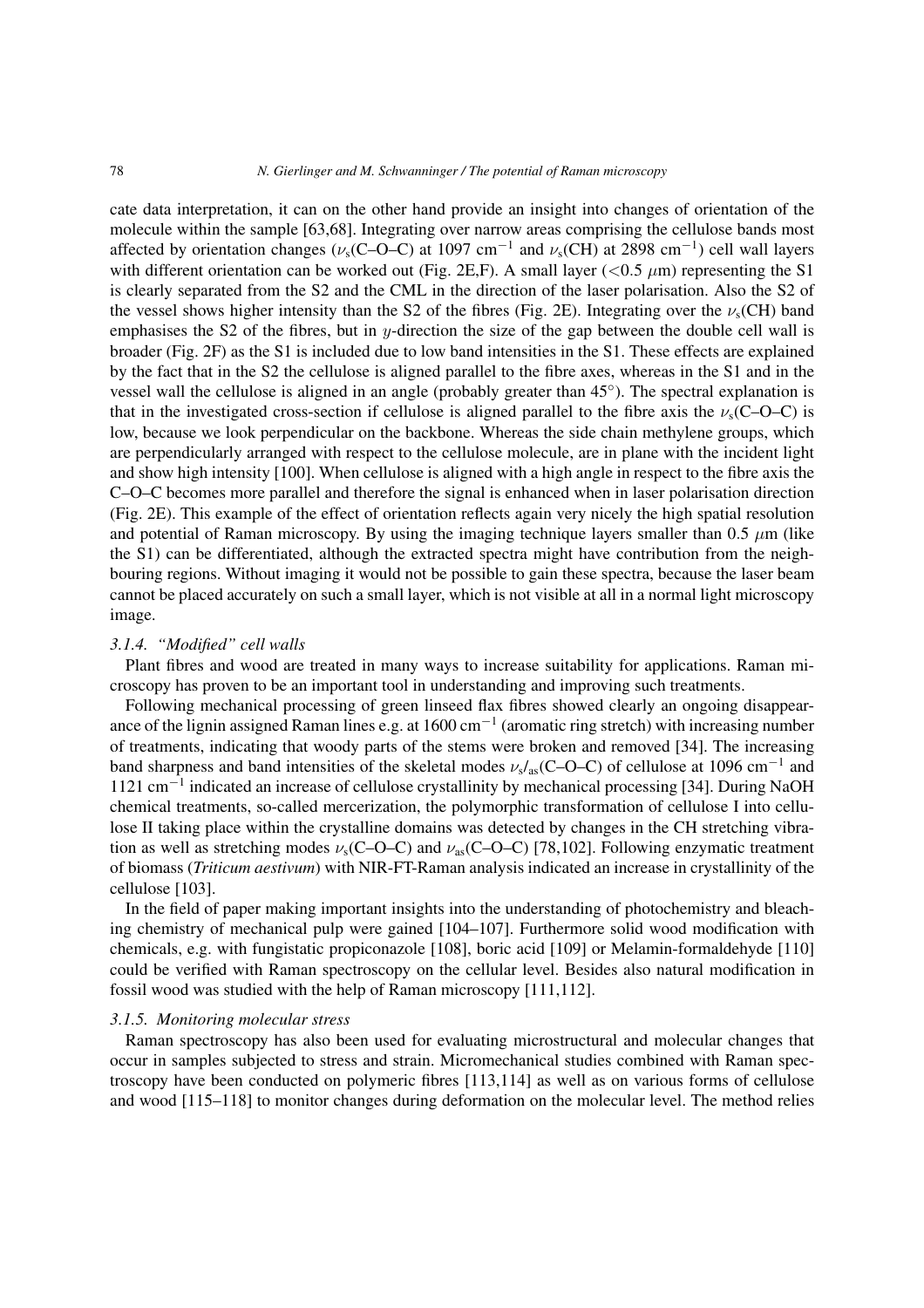on the fact that Raman bands corresponding to the vibrations of structural groups within polymer chain molecules shift towards a lower wavenumber upon tensile deformation of the polymer material [119]. It was shown that during tensile deformation in cellulose fibres and cellulose composite systems (wood and paper) the 1095 cm<sup>-1</sup> Raman band, corresponding to the stretching of the cellulose ring structure, shifts towards a lower wavenumber due to molecular deformation [79,115]. The magnitude of the wavenumber shift induced by strain and/or stress depends on the molecular structure and microstructure of the sample. Going from testing of wood sections at different strain level [115] to mechanically peeled out single wood fibres and short-time data acquisition during straining allows the investigation of the micromechanics of the cell wall itself [120]. In the single fibre test the failure between attached fibres is excluded and higher stress levels lead to higher band shifts, indicating the real possible straining of the cellulose molecule in the cell wall [120]. Experiments on different cell wall types during deformation will help to deepen the micromechanical understanding of plant cell walls and its macromolecules. This technique can also give important insights into the micromechanics of other biomaterials, e.g. of spider silk [121–123] and of newly created bioinspired composites.

# *3.2. Green plant tissue and plant metabolites*

Chlorophyll as a major compound in green plant tissues showed thermal degradation, luminescence and photooxidation when investigated with "classical" Raman spectroscopy and thus limited applications. However, excitation with radiation of 1064 nm enhances the intensity of the chlorophyll bands by a pre-resonance Raman effect [124] and allows analysis of "green" plants [34].

#### *3.2.1. Chemotaxonomy*

Spectral changes according to composition give a very distinct fingerprint and enable the use of Raman spectroscopy as a very fast and non-destructive technique for chemotaxonomy. Single needles can be measured and differences due to their chemical composition (mainly terpenes) allow classification of different conifers such as *Picea*, *Pinus*, *Cedrus*, *Abies*, and *Tsuga* [15]. Mentha is a taxonomically complex genus, but Raman spectra taken from the glandular trichomes allow the discrimination of taxa by applying cluster analysis [39]. Spectroscopic analysis of essential oils from marjoram and oregano allowed to discriminate between different essential oil profiles from individual oil plants of the same species (chemotypes) [125]. The use of NIR-FT-Raman spectroscopy was furthermore proposed for taxonomical validation of plant germplasm resources gathered in seed collections. This was suggested after successful discrimination of seed spectra among many Apiaceaeous species, including those of similar morphology [126].

### *3.2.2. Identification and localization of plant metabolites*

Alkaloids are secondary metabolites of high interest due to their activity against several diseases. Urlaub et al. [127] were able to study *in situ* the structure and the spatial distribution of naphtylisoquinoline alkaloids in fresh plant material of a tropical liana (*Ancistrocladis heyneanus*) by micro-FT-Raman spectroscopy. Although the chemical structure of the different alkaloids is very similar, the sensitivity of the technique allowed distinguishing ancistroheynine A in the tip of the shoots as well as in the leaf midrib, while the alkaloid ancistrocladine was found to be in the branch root of the plant [14,127]. In another tropical liana (*Triphyophyllum peltatum*) the antimalaria active naphthylisoquinoline alkaloid dioncophylline A was localized *in vivo* in 10  $\mu$ m large inclusions located in the bark region of the plant material [128]. Naphthylisoquinoline alkaloids exhibit strong electronic absorptions in the deep-UV spectral range and the Raman excitation wavelengths of 244 and 257 nm were successfully applied to resonantly enhance the Raman signals of selective vibrations of dioncophylline A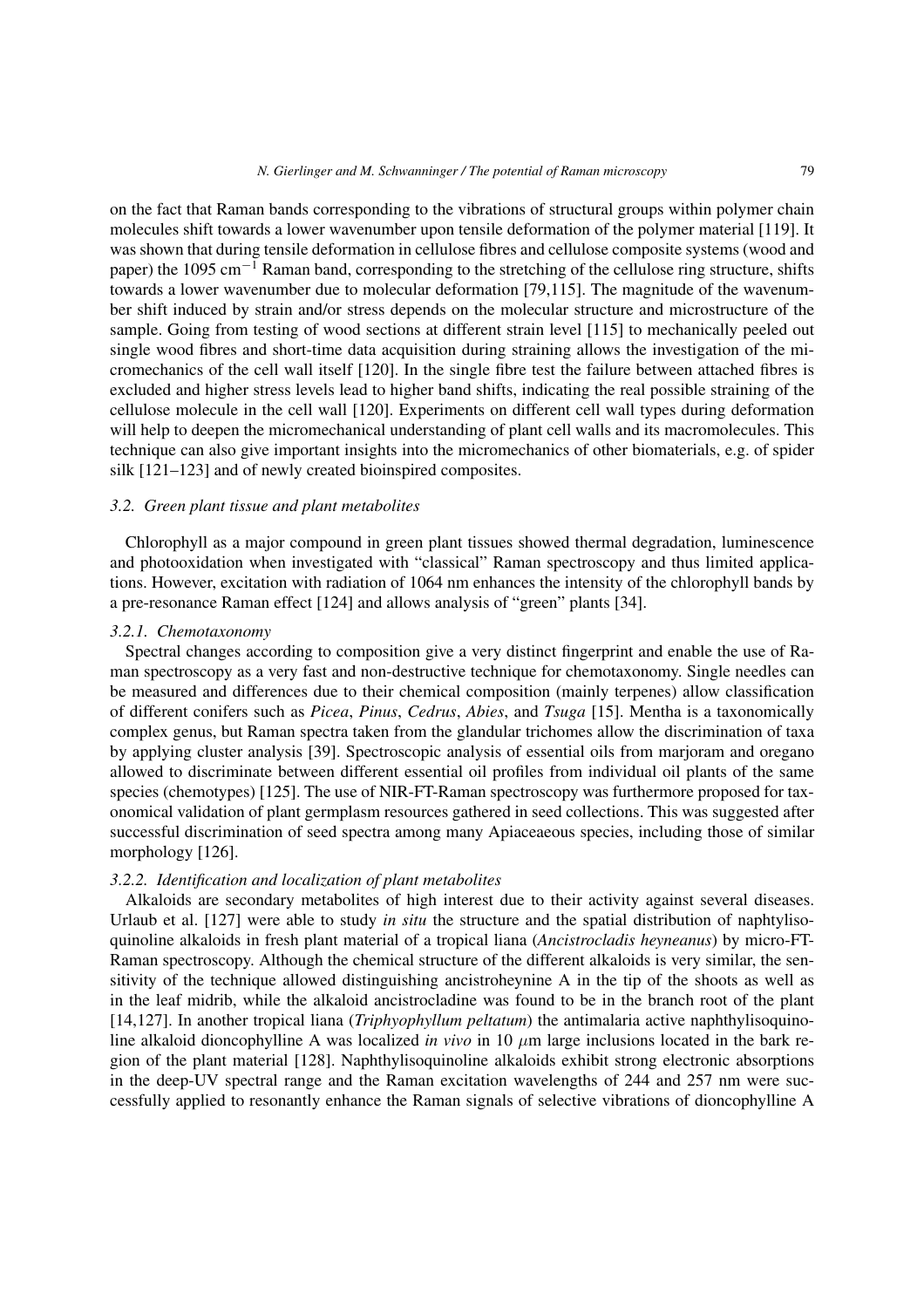*in situ* in different parts (e.g. roots) of *T. peltatum* [129]. The main alkaloids of poppy (*Papaver somniferum* L.) were semi-quantitatively determined in capsules, milk and ethanolic extracts by FT-Raman spectroscopy [130]. A very recent study showed *in situ* flavonoid analysis in dried, green rooibos (*Aspalanthus linearis*) [131]. Characteristic key bands of aspalathin, the main flavonoid and antioxidant occurring in rooibos, were identified and Raman mapping revealed the spatial distribution within the intact dried leaves [131].

Essential oils of herbs are widely known for their therapeutic effects and medical applications. NIR-FT-Raman spectroscopy can give important insight in characterisation and evaluation of the oils itself and the oil plants [132–135]. Raman and surface-enhanced Raman spectroscopic investigations of the essential oil of thyme and oregano showed that they consist of the same monoterpenes, but differ in their quantitative distribution [136]. In different basil chemotypes identification and quantification of valuable as well as carcinogenic substances was possible in the isolated essential oils or solvent extracts, and also in the air-dried herbs [137]. The ability to monitor rapidly various essential oils makes it possible to efficiently select high-quality single plants from wild populations as well as progenies of crossing experiments [135]. Applying Raman mapping allows one to follow the distribution within the plant, e.g. the distribution of essential oils in leaves of different Eucalyptus species [132] or of anethole (one of the main components in the essential oil of fennel), in fruits [138] and seeds [134].

Harpagoside, an iridoid glycosides, that is believed to have a strong antiinflammatory effect, is present in the plant *Harpagophytum procumbens* in amounts of 0.5–0.6%, and is highly concentrated in the secondary roots. NIR-FT-Raman spectroscopy was used for the identification and quantification in the roots and the spatial distribution was visualized with Raman mapping by using the frequency range from 1618 to 1656 cm−<sup>1</sup> including the key signals of harpagoside [139].

Other interesting metabolites studied with NIR-FT-Raman microscopy are carotenoids, which have many important biological functions in plants. Animals and human beings are incapable of carotenoid biosynthesis, but can modify some of them when absorbed from plant food as for example  $\beta$ -carotene, which can be converted to retinol (vitamin A) [140,141]. In case of carotenoids the detection limit with NIR-FT-Raman technique is drastically increased due to signal enhancement caused by the preresonance effect of the analyte. Spectra obtained from various tissues of a range of plant species indicate that the wavenumber location of C=C stretching vibrations is mainly influenced both by the length as well as by the terminal substituents of the polyene chain of carotenoids and by their interaction with other plant constituents. The *cis–trans* isomerization of carotenoids during processing can be investigated in the intact plant tissue and 2-D Raman mappings show the distribution of individual carotenoids (different 7-, 8-, and 9-double bond conjugated carotenoids) in the sample [142]. Raman mappings with wide increments (50  $\mu$ m) allowed the localisation of carotenoid accumulation in different leaves, tomato fruits and chamomile inflorescence and also changes induced by biotic and abiotic stress [138,143]. The main carrot (*Daucus carota* L.) root carotenoids (α-, β-carotene, lutein and lycopene) were measured simultaneously *in situ* in root sections [144]. The Raman mapping technique revealed detailed information regarding the relative content, the distribution, and tissue-specific accumulation of these carotenoids and can supply essential information on carotenogenesis useful for molecular investigations on gene expression and regulation [144]. Some other studies showed promising analysis of polyacetylenes in plants by using NIR-FT-Raman microscopy [145–147]. Besides characterisation and quantification Baranska et al. [147] were able to show structural changes of polyacetylenes in American ginseng roots by a shift of the key band at 2237 cm−<sup>1</sup> to about 2258 cm−<sup>1</sup> during water loss and rewetting. An explanation of this phenomenon can be due to an interaction of polyacetylene molecules with plant components in the presence of water molecules forming a stable entity that is broken after dehydration. Additionally, the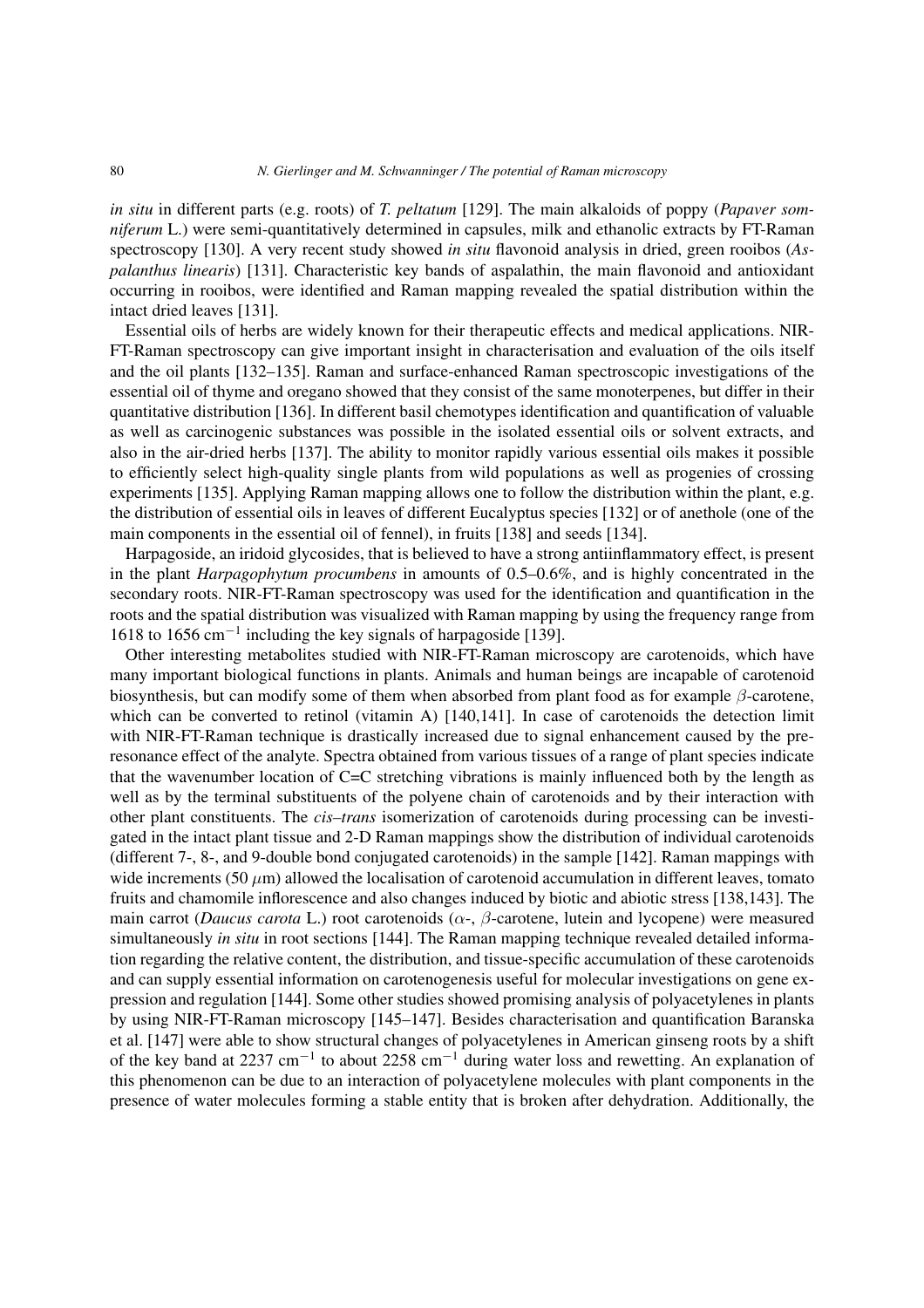results of the simultaneous analysis of different plant constituents, e.g. polysaccharides, polyacetylenes and carotenoids, after applying Raman imaging technique shows their spatial distribution on the same region of interest and thus gives different chemical pictures in context with the structure [148].

The advantage of the high spatial resolution of Raman microscopy furthermore enabled characterisation of accessory compounds in the lumen of single cells, e.g. lipid droplets in the xylem of trees [149] or spherical storage compounds in wood parenchyma cells [63].

# *3.2.3. Minerals in plants*

Minerals and inorganic substances in plants are normally determined as the residue remaining after all the combustible material has been burned off (oxidized completely) and subsumed as ash content. Regrettably this method does not result in detailed information about the kind of inorganic. Raman microscopy studies allow the identification, characterisation and spatial localisation of inorganic substances in fossil [111,112,150] and living plants [151–154].

Intracellular inclusions in the pedicel and calyx-tube tissues of *Chamelaucium uncinatum* were identified as calcium oxalate crystals by Raman spectroscopy [151]. In another study on the cuticula of mango small reddish crystallites containing  $\alpha$ -quartz and iron oxide (Fe<sub>2</sub>O<sub>3</sub>) were identified between wax crystals [152].

The accumulation process of inorganic compounds in animals and plants by biomineralisation is not well understood, though it may be the key to an environmental-compatible production of modern materials in the future. In studies on the silica accumulation in selected Gramineae (*Dactylis glomerata* L. and *Triticum aestivum* L.) Raman microscopy was used together with several other methods. Most of the silica was found in cells below the epidermis and in epidermal appendices (bristles, prickle hairs) [153,154].

One of our own recent Raman imaging studies was done on horsetail (*Equisetum hyemale*), which is known to accumulate high amounts of silica, mostly in the form of amorphous hydrated silica [155,156]. On a fresh hand cut cross-section an area scan was done over a region of 200  $\mu$ m  $\times$  200  $\mu$ m. Integrating over the CH-stretching region from 2801 to 3043 cm−<sup>1</sup> gives an overall picture of the investigated area, as CH-vibrations derive from almost all organic molecules, including cellulose in the inner and cuticular waxes in the outer region (Fig. 4A). Extracted spectra from the outer appended knobs and the inner part clearly show the different chemical composition (Fig. 5). The broad "band" between 245 and 570 cm<sup>-1</sup> is assigned to amorphous silica [157] and shows higher intensity in the spectrum extracted from the knob region (grey line, Fig. 5). Integrating over this band enables the amorphous silica distribution to be followed within the sample (Fig. 4C), confirming that the amorphous silica is mainly accumulated in the outer part and especially in the knobs. To investigate an intact knob in detail a depth scan was performed directly on the intact surface of a thin tangential cut from the outer part of the stem. This was done by scanning a 60  $\mu$ m long line across a knob followed by lines moving always 1  $\mu$ m deeper until a depth of 60  $\mu$ m. The CH-stretching image of the depth profiling shows a small layer covering the knob, which represents cuticular waxes (Fig. 5B). By integrating over the amorphous silica band the highest intensity is observed immediately below the cuticular wax layer (Fig. 5D). While the amount of the amorphous silica decreases continuously through the knob (Fig. 5D), the organic contributions show a border and an increase in the opposite direction (Fig. 5B). A detailed analysis of the data will give information about the distribution and also possible differences in the structure of the silica within horsetail (paper in preparation).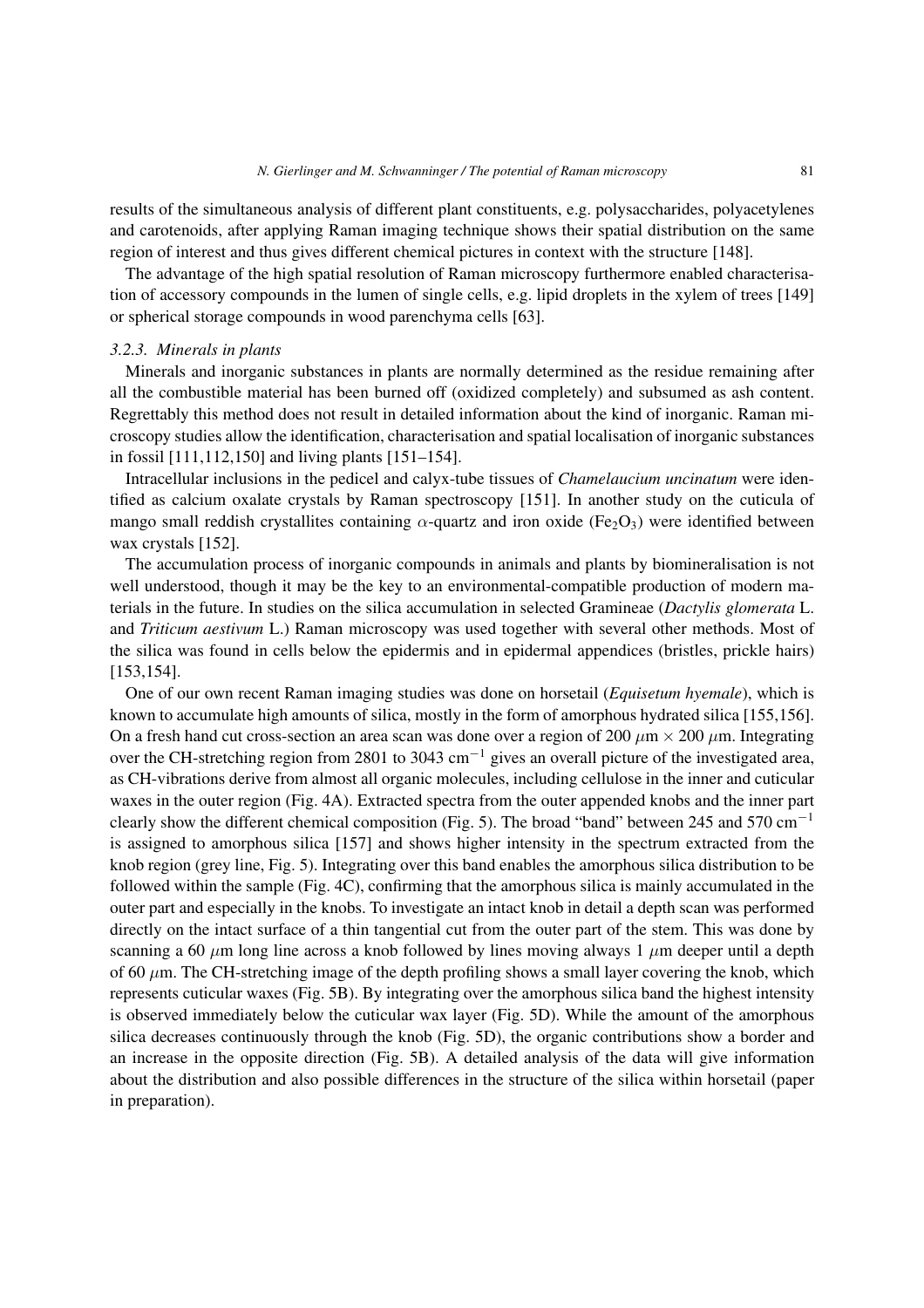

Fig. 4. (A–D) Raman images of an area scan (200  $\mu$ m × 200  $\mu$ m) from a cross-section (A, C) and of a depth scan (60  $\mu$ m × 60  $\mu$ m) through a knob from the outer surface of a tangential cut (B, D) of *Equisetum hyemale*. Integration from 2801–3043 cm−<sup>1</sup> illustrates the intensity of the CH-stretching vibration and corresponds to the amount of organic material (A, B), whereas integration from 245 to 570 cm<sup>-1</sup> images the distribution of amorphous silica (C, D).



Fig. 5. Raman spectra acquired during an area scan of the cross-section of *Equisetum hyemale* averaged within the knob (grey line) and inner region (black line) as marked in Fig. 4A (white rectangles). The integration ranges used for the Raman images (Fig. 4) are indicated by lines.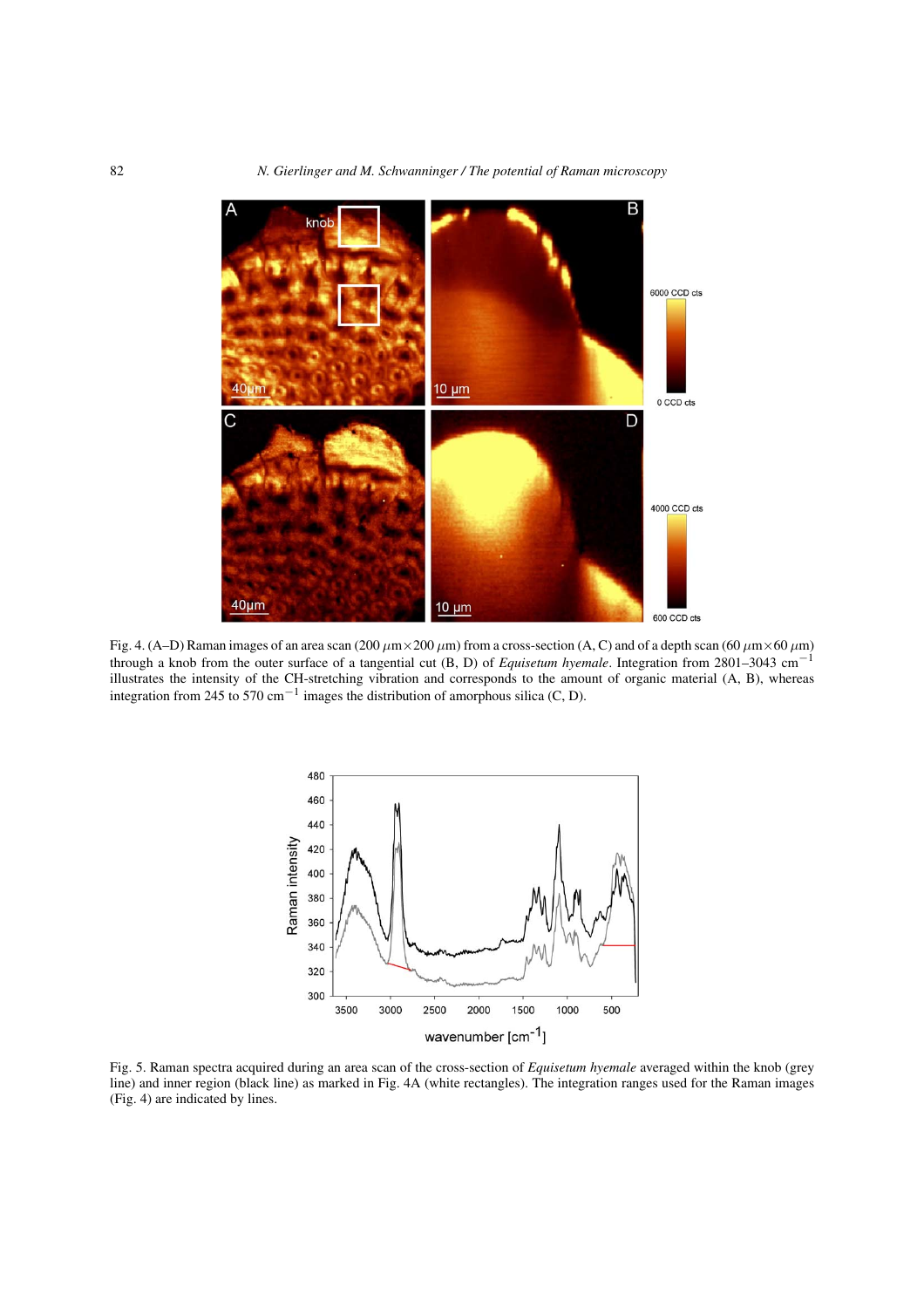#### **4. Conclusions**

Raman microscopic applications on plants are very far ranging, going from investigations on structural polymers to metabolites to mineral substances. Chemical and structural information can be gained in the native state without any staining and complicated sample preparation. The introduction of the NIR-FT Raman technique led to many applications on green plant material by eliminating the problem of sample fluorescence. While for mapping and imaging whole plant organs (seeds, fruits, leaves) the lateral resolution with the NIR-FT technique is adequate, investigations on the lower hierarchical level of cells and cell walls need the high resolution gained with a visible laser based system. The chemical imaging studies on wood cell walls illustrate the great potential in revealing changes in chemistry and orientation with a high spatial resolution ( $\langle 1 \mu m \rangle$ ). In addition to the calculation of the chemical images, showing the intensity distribution of various functional groups attributed to the cell wall polymers, underlying spectra can be extracted from very defined regions and assist in data analysis and give additional insights.

# **Acknowledgements**

We thank R. Nöske (Potsdam University, Department of Chemistry) for providing the horsetail sample, L. Sapei (Max Planck Institute of Colloids and Interfaces, Department Biomaterials, Potsdam) for technical help and I. Burgert, O. Paris and P. Fratzl (Max Planck Institute of Colloids and Interfaces, Department Biomaterials, Potsdam) for enabling the work. J. Dunlop is thanked for reading the manuscript and the valuable comments. The first author (N.G.) was financed during the writing of this review by the APART programme of the Austrian Academy of Sciences.

#### **References**

- [1] B. Schrader, *Infrared and Raman Spectroscopy*, VCH, Weinheim, 1995.
- [2] E. Smith and G. Dent, *Modern Raman Spectroscopy A Practical Approach*, John Wiley & Sons Ltd., 2005.
- [3] H. Schulz and M. Baranska, Identification and quantification of valuable plant substances by IR and Raman spectroscopy, *Vib. Spectrosc.* **43** (2007), 13–25.
- [4] M. Schmitt and J. Popp, Raman spectroscopy at the beginning of the twenty-first century, *J. Raman Spectrosc.* **37**(1–3) (2006), 20–28.
- [5] P.V. Huong, New possibilities of Raman micro-spectroscopy, *Vib. Spectrosc.* **11**(1) (1996), 17–28.
- [6] G. Turrell and J. Corset, *Raman Microscopy: Developments and Applications*, Academic Press, London, 1996.
- [7] P. Vandenabeele, Raman spectroscopy in art and archaeology, *J. Raman Spectrosc.* **35**(8–9) (2004), 607–609.
- [8] L.G. Thygesen, M.M. Løkkey, E. Micklander and S.B. Engelsen, Vibrational microspectroscopy of food: Raman vs. FT-IR, *Trends Food Sci. Technol.* **14** (2003), 50–57.
- [9] P.D.A. Pudney, T.M. Hancewicz and D.G. Cunningham, The use of confocal Raman spectroscopy to characterise the microstructure of complex biomaterials: foods, *Spectr. – Int. J.* **16**(3–4) (2002), 217–225.
- [10] B. Schrader, H. Schulz, G.N. Andreev, H.H. Klump and J. Sawatzki, Non-destructive NIR-FT-Raman spectroscopy of plant and animal tissues, of food and works of art, *Talanta* **53** (2000), 35–45.
- [11] C.-Y. Ma and D.L. Phillips, FT-Raman spectroscopy and its applications in cereal science, *Cereal Chem.* **79**(2) (2002), 171–177.
- [12] K. Gaus, P. Rosch, R. Petry, K.D. Peschke, O. Ronneberger, H. Burkhardt, K. Baumann and J. Popp, Classification of lactic acid bacteria with UV-resonance Raman spectroscopy, *Biopolymers* **82**(4) (2006), 286–290.
- [13] D. Chenery and H. Bowring, Infrared and Raman spectroscopic imaging in bioscience, *Spectroscopy Europe* **15**(4) (2003), 8–14.
- [14] R. Petry, M. Schmitt and J. Popp, Raman spectroscopy A prospective tool in the life sciences, *Chem. Phys. Chem.* **4**(1) (2003), 14–30.
- [15] B. Schrader, B. Dippel, I. Erb, S. Keller, T. Löchte, H. Schulz, E. Tatsch and S. Wessel, NIR Raman spectroscopy in medicine and biology: results and aspect, *J. Mol. Struct.* **480–481** (1999), 21–32.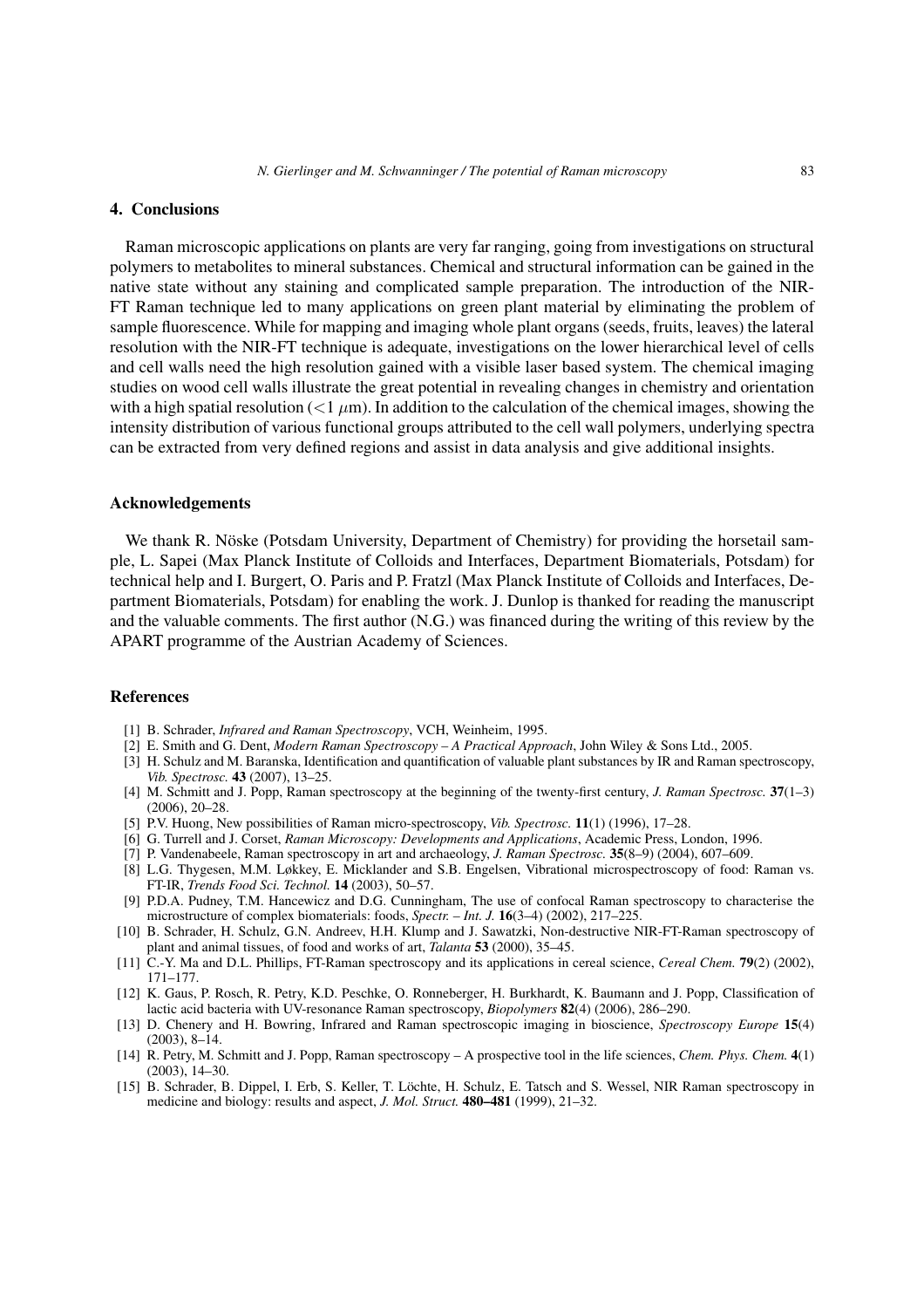- [16] P. Rösch, M. Harz, K.D. Peschke, O. Ronneberger, H. Burkhardt and J. Popp, Identification of single eukaryotic cells with micro-Raman spectroscopy, *Biopolymers* **82**(4) (2006), 312–316.
- [17] P. Rösch, M. Harz, M. Schmitt and J. Popp, Raman spectroscopic identification of single yeast cells, *J. Raman Spectrosc.* **36**(5) (2005), 377–379.
- [18] S. Keller, B. Schrader, A. Hoffmann, W. Schrader, K. Metz, A. Rehlaender, J. Pahnke, M. Ruwe and W. Budach, Application of near-Infrared Fourier-Transform Raman-spectroscopy in medical-research, *J. Raman Spectrosc.* **25**(7–8) (1994), 663–671.
- [19] R. Mendelsohn, C.R. Flach and D.J. Moore, Determination of molecular conformation and permeation in skin via IR spectroscopy, microscopy, and imaging, *Biochim. Biophys. Acta – Biomembr.* **1758**(7) (2006), 923–933.
- [20] C. Otto, C.J. de Grauw, J.J. Duindam, N.M. Sijtsema and J. Greve, Applications of micro-Raman imaging in biomedical research, *J. Raman Spectrosc.* **28** (1997), 143–150.
- [21] C.A. Owen, J. Selvakumaran, I. Notingher, G. Jell, L.L. Hench and M.M. Stevens, *In vitro* toxicology evaluation of pharmaceuticals using Raman micro-spectroscopy, *J. Cell. Biochem.* **99** (2006), 178–186.
- [22] S.C. Pinzaru, I. Pavel, N. Leopold and W. Kiefer, Identification and characterization of pharmaceuticals using Raman and surface-enhanced Raman scattering, *J. Raman Spectrosc.* **35**(5) (2004), 338–346.
- [23] G. Pezzotti, Raman piezo-spectroscopic analysis of natural and synthetic biomaterials, *Anal. Bioanal. Chem.* **381**(3) (2005), 577–590.
- [24] H.G.M. Edwards and T. Munshi, Diagnostic Raman spectroscopy for the forensic detection of biomaterials and the preservation of cultural heritage, *Anal. Bioanal. Chem.* **382**(6) (2005), 1398–1406.
- [25] M.R. Murphy, K.M. Faucher, X.L. Sun, E.L. Chaikof and R.A. Dluhy, Analysis of photoinitiated polymerization in a membrane mimetic film using infrared spectroscopy and near-IR Raman microscopy, *Colloid Surf. B – Biointerfaces* **46**(4) (2005), 226–232.
- [26] S.A. Redey, M. Nardin, D. Bernache-Assolant, C. Rey, P. Delannoy, L. Sedel and P.J. Marie, Behavior of human osteoblastic cells on stoichiometric hydroxyapatite and type A carbonate apatite: Role of surface energy, *Journal of Biomedical Materials Research* **50**(3) (2000), 353–364.
- [27] M. Delhaye and P. Dhamelincourt, Raman microprobe and microscope with laser excitation, *Journal of Raman Spectroscopy* **3**(1) (1975), 33–43.
- [28] S. Bradbury, *An introduction to the Optical Microscope*, Oxford University Press, New York, 1989.
- [29] U.P. Agarwal, An overview of Raman Spectroscopy as applied to lignocellulosic materials, in: *Advances in Lignocellulosics Characterization*, D.S. Argyropoulos, ed., TAPPI Press, Atlanta, GA, 1999, pp. 209–225.
- [30] R.L. McCreery, *Raman Spectroscopy for Chemical Analysis*, Wiley-Interscience, New York, 2000.
- [31] T. Hirschfeld and B. Chase, Ft-Raman spectroscopy development and justification, *Applied Spectroscopy* **40**(2) (1986), 133–137.
- [32] B. Schrader, Raman spectroscopy in the near infrared A most capable method of vibrational spectroscopy, *Fresenius J. Anal. Chem.* **355**(3–4) (1996), 233–239.
- [33] B. Schrader, A. Hoffmann, A. Simon and J. Sawatzki, Can a Raman renaissance be expected via the near-Infrared Fourier-Transform technique, *Vib. Spectrosc.* **1**(3) (1991), 239–250.
- [34] B. Schrader, H.H. Klump, K. Schenzel and H. Schulz, Non-destructive NIR FT Raman analysis of plants, *J. Mol. Struct.* **509** (1999), 201–212.
- [35] B. Schrader, A. Hoffmann and S. Keller, Near-Infrared Fourier-Transform Raman-spectroscopy Facing absorption and background, *Spectroc. Acta Pt. A – Molec. Biomolec. Spectr.* **47**(9–10) (1991), 1135–1148.
- [36] S.F. Parker, A review of the theory of Fourier-transform Raman spectroscopy, *Spectroc. Acta Pt. A Molec. Biomolec. Spectr.* **50A**(11) (1994), 1841–1856.
- [37] P. Hildebrandt, S. Keller, A. Hoffmann, F. Vanhecke and B. Schrader, Enhancement factor of surface-enhanced Ramanscattering on silver and gold surfaces upon near-Infrared excitation – Indication of an unusual strong contribution of the chemical effect, *J. Raman Spectrosc.* **24**(11) (1993), 791–796.
- [38] R. Gessner, P. Rösch, R. Petry, M. Schmitt, M.A. Strehle, W. Kiefer and J. Popp, The application of a SERS fiber probe for the investigation of sensitive biological samples, *Analyst* **129**(12) (2004), 1193–1199.
- [39] R. Gessner, P. Rösch, W. Kiefer and J. Popp, Raman spectroscopy investigation of biological materials by use of etched and silver coated glass fiber tips, *Biopolymers* **67**(4–5) (2002), 327–330.
- [40] R.F. Aroca and C.J.L. Constantino, Surface-enhanced Raman scattering: Imaging and mapping of Langmuir–Blodgett monolayers physically adsorbed onto silver island films, *Langmuir* **16**(12) (2000), 5425–5429.
- [41] C.J.L. Constantino, J. Duff and R. Aroca, Surface enhanced resonance Raman scattering imaging of Langmuir–Blodgett monolayers of bis (benzimidazo) thioperylene, *Spectrochim. Acta A* **57**(6) (2001), 1249–1259.
- [42] V.V. Yakovlev, Advanced instrumentation for non-linear Raman microscopy, *J. Raman Spectrosc.* **34** (2003), 957–964.
- [43] J.-X. Cheng, L.D. Book and X.S. Xie, Polarization coherent anti-Stokes Raman scattering microscopy, *Opt. Lett.* **26**(17) (2000), 1341–1343.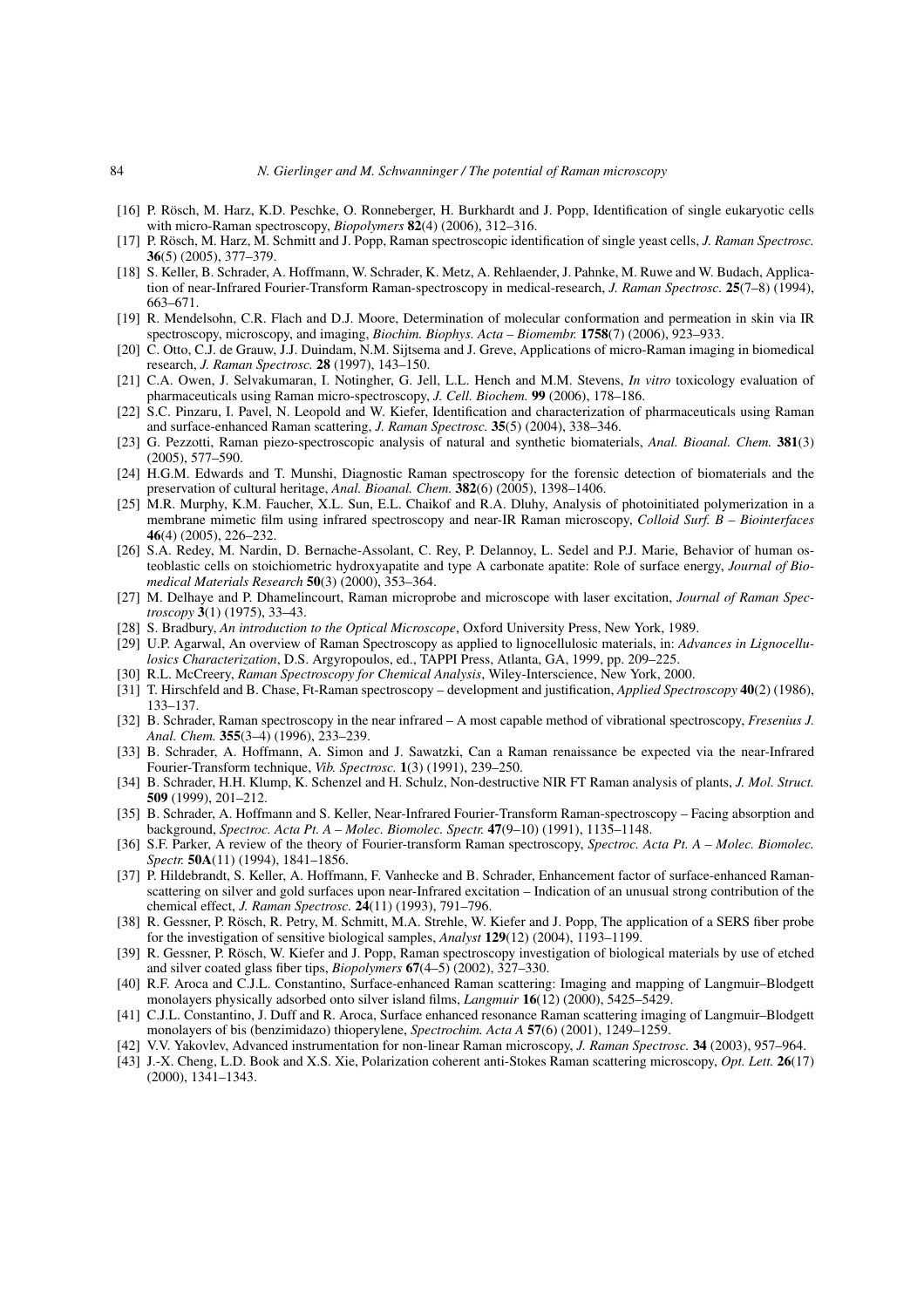- [44] J.X. Cheng and X.S. Xie, Coherent anti-Stokes Raman scattering microscopy: Instrumentation, theory, and applications, *J. Phys. Chem. B* **108**(3) (2004), 827–840.
- [45] L.G. Rodriguez, S.J. Lockett and G.R. Holtom, Coherent anti-stokes Raman scattering microscopy: A biological review, *Cytom. Part A* **69A**(8) (2006), 779–791.
- [46] A. Volkmer, Vibrational imaging and microspectroscopies based on coherent anti-Stokes Raman scattering microscopy, *J. Phys. D – Appl. Phys.* **38**(5) (2005), R59–R81.
- [47] D.B. Chase, Fourier-Transform Raman-Spectroscopy, *J. Am. Chem. Soc.* **108**(24) (1986), 7485–7488.
- [48] W.D. Bowman and T.G. Spiro, Fluorescence-free resonance raman-spectra of reduced nicotinamide adenine-dinucleotide via ultraviolet excitation, *J. Raman Spectrosc.* **9**(6) (1980), 369–371.
- [49] H.S. Sands, I.P. Hayward, T.E. Kirkbride, R. Bennett, R.J. Lacey and D.N. Batchelder, UV-excited resonance Raman spectroscopy of narcotics and explosives, *J. Forensic. Sci.* **43**(3) (1998), 509–513.
- [50] P. Matousek, M. Towrie and A.W. Parker, Fluorescence background suppression in Raman spectroscopy using combined Kerr gated and shifted excitation Raman difference techniques, *J. Raman Spectrosc.* **33**(4) (2002), 238–242.
- [51] A.P. Shreve, N.J. Cherepy and R.A. Mathies, Effective rejection of fluorescence interference in Raman-spectroscopy using a shifted excitation difference technique, *Appl. Spectrosc.* **46**(4) (1992), 707–711.
- [52] S.M. Angel, M.K. Dearmond, R.J. Donohoe, K.W. Hanck and D.W. Wertz, Resonance Raman-spectra of the 1st 3 reduction products of Tris(Bipyridyl)Ruthenium(Ii), *J. Am. Chem. Soc.* **106**(12) (1984), 3688–3689.
- [53] P.A. Mosier-Boss, S.H. Lieberman and R. Newbery, Fluorescence rejection in Raman-spectroscopy by shifted-spectra, edge-detection, and FFT filtering techniques, *Appl. Spectrosc.* **49**(5) (1995), 630–638.
- [54] J.M. Harris, R.W. Chrisman, F.E. Lytle and R.S. Tobias, Sub-nanosecond time-resolved rejection of fluorescence from Raman-spectra, *Anal. Chem.* **48**(13) (1976), 1937–1943.
- [55] T. Tahara and H.O. Hamaguchi, Picosecond Raman-spectroscopy using a streak camera, *Appl. Spectrosc.* **47**(4) (1993), 391–398.
- [56] N. Everall, T. Hahn, P. Matousek, A.W. Parker and M. Towrie, Picosecond time-resolved Raman spectroscopy of solids: Capabilities and limitations for fluorescence rejection and the influence of diffuse reflectance, *Appl. Spectrosc.* **55**(12) (2001), 1701–1708.
- [57] P. Matousek, M. Towrie, C. Ma, W.M. Kwok, D. Phillips, W.T. Toner and A.W. Parker, Fluorescence suppression in resonance Raman spectroscopy using a high-performance picosecond Kerr gate, *J. Raman Spectrosc.* **32**(12) (2001), 983–988.
- [58] P. Matousek, M. Towrie, A. Stanley and A.W. Parker, Efficient rejection of fluorescence from Raman spectra using picosecond Kerr gating, *Appl. Spectrosc.* **53**(12) (1999), 1485–1489.
- [59] R. Picorel, G. Chumanov, E. Torrado, T.M. Cotton and M. Seibert, Surface-enhanced resonance Raman scattering spectroscopy of plant photosystem II reaction centers excited on the red-edge of the Q(y) band, *J. Phys. Chem. B* **102**(15) (1998), 2609–2613.
- [60] R. Picorel, M. Bakhtiari, T. Lu, T.M. Cotton and M. Seibert, Surface-Enhanced Resonance Raman-Scattering Spectroscopy as a Surface-Topography Probe in Plant Photosynthetic Membranes, *Photochem. Photobiol.* **56**(2) (1992), 263– 270.
- [61] M.D. Schaeberle, H.R. Morris, J.F. Turner and P.J. Treado, Raman chemical imaging spectroscopy, *Anal. Chem.* **71**(5) (1999), 175a–181a.
- [62] J. Barbillat, Raman imaging, Raman microscopy?
- [63] N. Gierlinger and M. Schwanninger, Chemical imaging of poplar wood cell walls by confocal Raman microscopy, *Plant Physiol.* **140**(4) (2006), 1246–1254.
- [64] U.P. Agarwal, Raman imaging to investigate ultrastructure and composition of plant cell walls: distribution of lignin and cellulose in black spruce wood (*Picea mariana*), *Planta* **224**(5) (2006), 1141–1153.
- [65] J.J. Andrew and T.M. Hancewicz, Rapid analysis of raman image data using two-way multivariate curve resolution, *Appl. Spectrosc.* **52**(6) (1998), 797–807.
- [66] N.J. Everall, Confocal Raman microscopy: Why the depth resolution and spatial accuracy can be much worse than you think, *Appl. Spectrosc.* **54**(10) (2000), 1515–1520.
- [67] N.J. Everall, Modeling and measuring the effect of refraction on the depth resolution of confocal Raman microscopy, *Appl. Spectrosc.* **54**(6) (2000), 773–782.
- [68] N. Gierlinger and I. Burgert, Secondary cell wall polymers studied by Confocal Raman microscopy: Spatial distribution, orientation and molecular deformation, *New Zealand Journal of Forestry Science* **36**(1) (2006), 60–71.
- [69] M.C. Jarvis and M.C. McCann, Macromolecular biophysics of the plant cell wall: Concepts and methodology, *Plant Physiol. Biochem.* **38**(1–2) (2000), 1–13.
- [70] C.F.B. Séné, M.C. McCann, R.H. Wilson and R. Crinter, Fourier-Transform Raman and Fourier-Transform lnfrared spectroscopy. An investigation of five higher plant cell walls and their components, *Plant Physiol.* **106** (1994), 1623– 1631.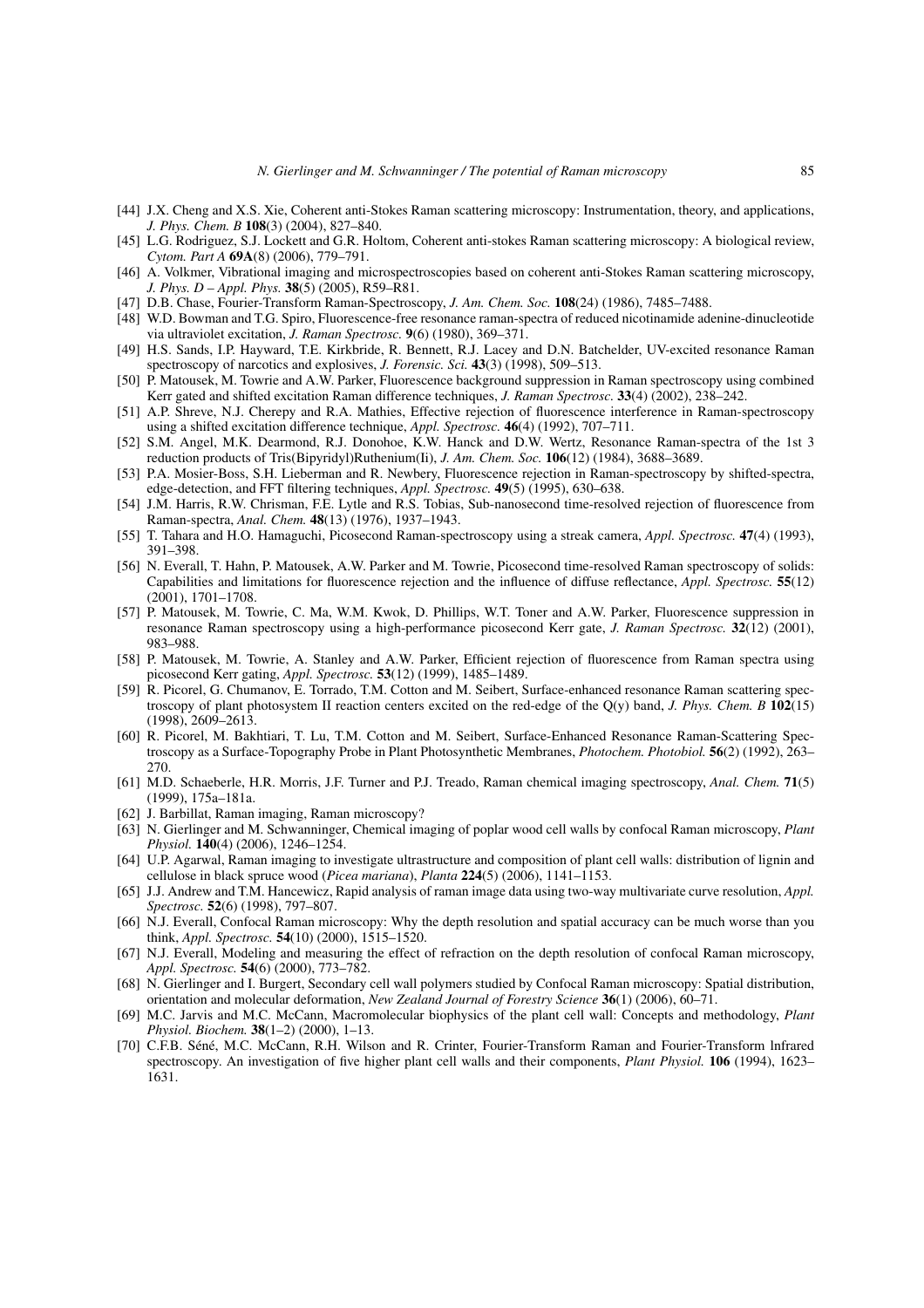- [71] R.H. Atalla, J. Ranua and E.W. Malcolm, Raman-spectroscopic studies of the structure of cellulose a comparison of Kraft and sulfite pulps, *TAPPI J.* **67**(2) (1984), 96–99.
- [72] J.H. Wiley and R.H. Atalla, Band assignments in the Raman-spectra of celluloses, *Carbohydr. Res.* **160** (1987), 113–129. [73] R.H. Atalla, R.E. Whitmore and C.J. Heimbach, Raman spectral evidence for molecular-orientation in native cellulosic
- fibers, *Macromolecules* **13**(6) (1980), 1717–1719.
- [74] D. Klemm, B. Heublein, H.P. Fink and A. Bohn, Cellulose: Fascinating biopolymer and sustainable raw material, *Angew. Chem. Int. Edit.* **44**(22) (2005), 3358–3393.
- [75] S. Fischer, K. Schenzel, K. Fischer and W. Diepenbrock, Applications of FT Raman spectroscopy and micro spectroscopy characterizing cellulose and cellulosic biomaterials, *Macromolecular Symposia* **223** (2005), 41–56.
- [76] D.S. Himmelsbach, S. Khahili and D.E. Akin, Near-infrared–Fourier-transform–Raman microspectroscopic imaging of flax stems, *Vib. Spectrosc.* **19** (1999), 361–367.
- [77] H.G.M. Edwards, D.W. Farwell and D. Webster, FT Raman microscopy of untreated natural plant fibres, *Spectroc. Acta Pt. A – Molec. Biomolec. Spectr.* **53**(13) (1997), 2383–2392.
- [78] A. Jähn, M.W. Schröder, M. Füting, K. Schenzel and W. Diepenbrock, Characterization of alkali treated flax fibres by means of FT Raman spectroscopy and environmental scanning electron microscopy, *Spectroc. Acta Pt. A – Molec. Biomolec. Spectr.* **58** (2002), 2271–2279.
- [79] P. Peetla, K.C. Schenzel and W. Diepenbrock, Determination of mechanical strength properties of hemp fibers using near-infrared Fourier transform Raman microspectroscopy, *Appl. Spectrosc.* **60**(6) (2006), 682–691.
- [80] W.H. Morrison, D.S. Himmelsbach, D.E. Akin and J.D. Evans, Chemical and spectroscopic analysis of lignin in isolated flax fibers, *J. Agric. Food Chem.* **51**(9) (2003), 2565–2568.
- [81] Y.L. Liu, S. Kokot and T.J. Sambi, Vibrational spectroscopic investigation of Australian cotton cellulose fibres Part 1. A Fourier transform Raman study, *Analyst* **123**(4) (1998), 633–636.
- [82] R.H. Atalla and U.P. Agarwal, Raman microprobe evidence for lignin orientation in the cell walls of native woody tissue, *Science* **227** (1985), 636–638.
- [83] U.P. Agarwal and R.H. Atalla, In situ Raman microprobe studies of plant-cell walls macromolecular organization and compositional variability in the secondary wall of Picea-Mariana (Mill) Bsp, *Planta* **169**(3) (1986), 325–332.
- [84] R.H. Atalla, Raman-spectroscopy and the Raman microprobe Valuable new tools for characterizing wood and wood pulp fibers, *J. Wood Chem. Technol.* **7**(1) (1987), 115–131.
- [85] R.H. Atalla and U.P. Agarwal, Recording Raman-spectra from plant-cell walls, *J. Raman Spectrosc.* **17**(2) (1986), 229– 231.
- [86] C. Plomion, G. Leprovost and A. Stokes, Wood formation in trees, *Plant Physiol.* **127** (2001), 1513–1523.
- [87] D. Fengel and G. Wegener, *Wood: Chemistry, Ultrastructure, Reactions*, Walter de Gruyter & Co., Berlin, 1989.
- [88] M. Halttunen, J. Vyörykkä, B. Hortling, T. Tamminen, D. Batchelder, A. Zimmermann and T. Vuorinen, Study of residual lignin in pulp by UV Resonance Raman spectroscopy, *Holzforschung* **55** (2001), 631–638.
- [89] A.M. Saariaho, A.S. Jääskeläinen, M. Nuopponen and T. Vuorinen, Ultra violet resonance Raman spectroscopy in lignin analysis: Determination of characteristic vibrations of p-hydroxyphenyl, guaiacyl, and syringyl lignin structures, *Appl. Spectrosc.* **57**(1) (2003), 58–66.
- [90] M. Nuopponen, S. Willfor, A. Jääskeläinen, A. Sundberg and T. Vuorinen, A UV resonance Raman (UVRR) spectroscopic study on the extractable compounds of Scots pine (*Pinus sylvestris*) wood Part I: Lipophilic compounds, *Spectroc. Acta Pt. A – Molec. Biomolec. Spectr.* **60**(13) (2004), 2953–2961.
- [91] A.M. Saariaho, D.S. Argyropoulos, A.S. Jääskeläinen and T. Vuorinen, Development of the partial least squares models for the interpretation of the UV resonance Raman spectra of lignin model compounds, *Vib. Spectrosc.* **37**(1) (2005), 111–121.
- [92] A.D. Czaja, A.B. Kudravtsev and W. Schopf, New method for the microscopic, nondestructive acquisition of ultraviolet resonance raman spectra from plant cell walls, *Appl. Spectrosc.* **60**(4) (2006), 352–355.
- [93] D. Stewart, N. Yahiaoui, G.J. McDougall, K. Myton, C. Marque, A.M. Boudet and J. Haigh, Fourier-transform infrared and Raman spectroscopic evidence for the incorporation of cinnamaldehydes into the lignin of transgenic tobacco (*Nicotiana tabacum* L) plants with reduced expression of cinnamyl alcohol dehydrogenase, *Planta* **201**(3) (1997), 311–318.
- [94] U.P. Agarwal and S.A. Ralph, FT-Raman spectroscopy of wood: Identifying contributions of lignin and carbohydrate polymers in the spectrum of black spruce (*Picea mariana*), *Appl. Spectrosc.* **51**(11) (1997), 1648–1655.
- [95] S. Barsberg, P. Matousek, M. Towrie, H. Jorgensen and C. Felby, Lignin radicals in the plant cell wall probed by Kerrgated resonance Raman spectroscopy, *Biophys. J.* **90**(8) (2006), 2978–2986.
- [96] A.M. Saariaho, A.S. Jääskeläinen, P. Matousek, M. Towrie, A.W. Parker and T. Vuorinen, Resonance Raman spectroscopy of highly fluorescing lignin containing chemical pulps: Suppression of fluorescence with an optical Kerr gate, *Holzforschung* **58**(1) (2004), 82–90.
- [97] V.C. Tirumalai, U.P. Agarwal and J.R. Obst, Heterogeneity of lignin concentration in cell corner middle lamella of white birch and black spruce, *Wood Sci. Technol.* **30**(2) (1996), 99–104.
- [98] T. Röder, G. Koch and H. Sixta, Application of confocal Raman spectroscopy for the topochemical distribution of lignin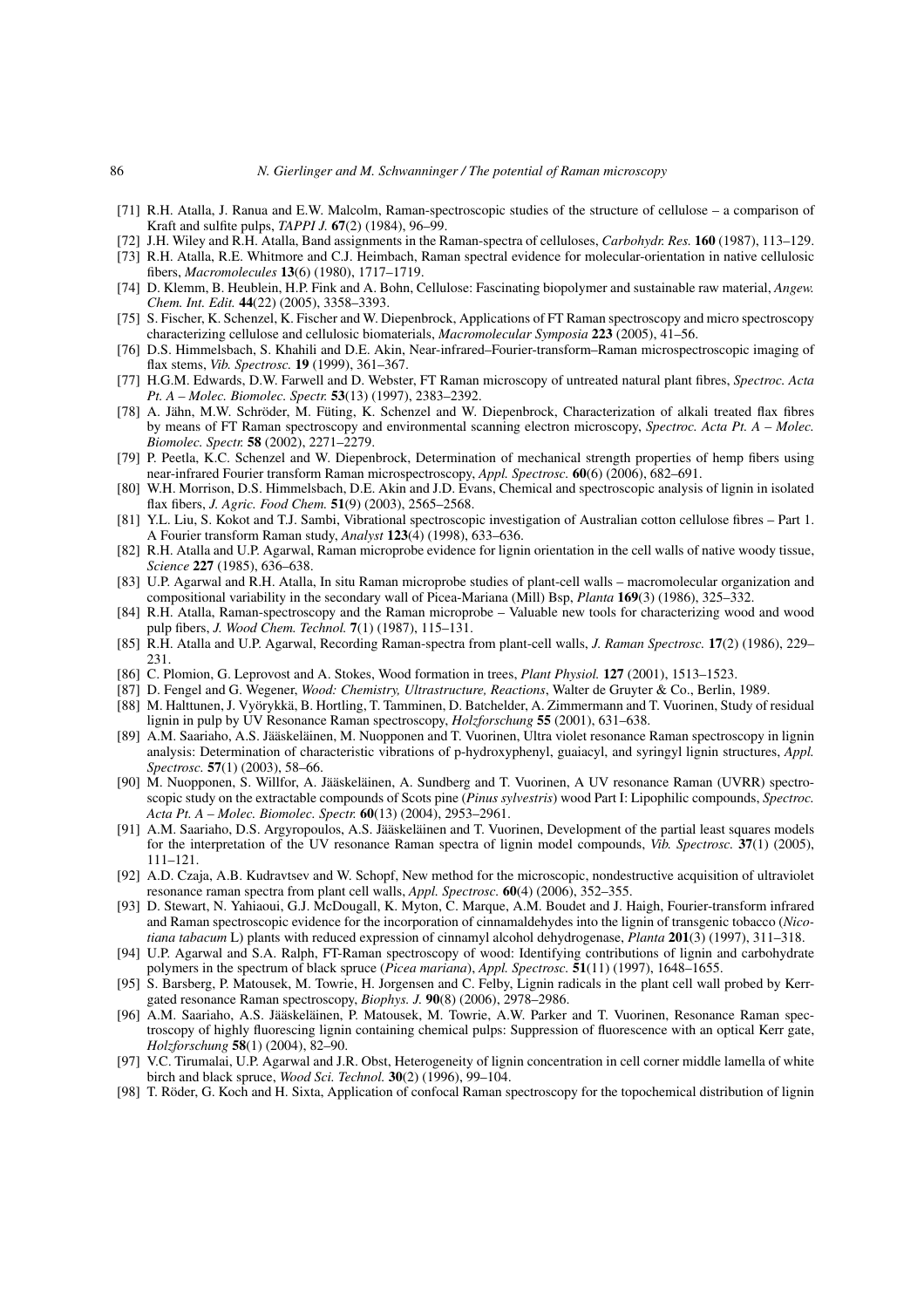and cellulose in plant cell walls of beech wood (*Fagus sylvatica* L.) compared to UV microspectrophotometry, *Holzforschung* **58**(5) (2004), 480–482.

- [99] M. Tanaka and R.J. Young, Polarised Raman spectroscopy for the study of molecular orientation distributions in polymers, *J. Mater. Sci.* **41**(3) (2006), 963–991.
- [100] U.P. Agarwal and R.H. Atalla, *In situ* Raman microprobe studies of plant-cell walls macromolecular organization and compositional variability in the secondary wall of *Picea mariana* (Mill) Bsp, *Planta* **169**(3) (1986), 325–332.
- [101] Y. Cao, D.Y. Shen, Y.L. Lu and Y. Huang, A Raman-scattering study on the net orientation of biomacromolecules in the outer epidermal walls of mature wheat stems (*Triticum aestivum*), *Ann. Bot.* **97**(6) (2006), 1091–1094.
- [102] K. Schenzel and S. Fischer, NIR FT Raman spectroscopy a rapid analytical tool for detecting the transformation of cellulose polymorphs, *Cellulose* **8** (2001), 49–57.
- [103] Y. Cao, Y.L. Lu and Y. Huang, NIR FT-Raman study of biomass (*Triticum aestivum*) treated with cellulase, *J. Mol. Struct.* **693**(1–3) (2004), 87–93.
- [104] U.P. Agarwal and L.L. Landucci, FT-Raman investigation of bleaching of spruce thermornechanical pulp, *J. Pulp Pap. Sci.* **30**(10) (2004), 269–274.
- [105] U.P. Agarwal, Assignment of the photoyellowing-related 1675 cm<sup>-1</sup> Raman/IR band to p-quinones and its implications to the mechanism of color reversion in mechanical pulps, *J. Wood Chem. Technol.* **18**(4) (1998), 381–402.
- [106] U.P. Agarwal and R.H. Atalla, Raman spectral features associated with chromophores in high-yield pulps, *J. Wood Chem. Technol.* **14**(2) (1994), 227–241.
- [107] I.A. Weinstock, R.H. Atalla, U.P. Agarwal, J.L. Minor and C. Petty, Fourier-Transform Raman-spectroscopic studies of a novel wood pulp bleaching system, *Spectroc. Acta Pt. A – Molec. Biomolec. Spectr.* **49**(5–6) (1993), 819–829.
- [108] E. Kurti, D.V. Heyd and R.S. Wylie, Raman microscopy for the quantitation of propiconazole in white spruce, *Wood Sci. Technol.* **39**(8) (2005), 618–629.
- [109] S. Yamauchi and S. Doi, Raman spectroscopic study on the behavior of boric acid in wood, *J. Wood Sci.* **49**(3) (2003), 227–234.
- [110] N. Gierlinger, C. Hansmann, T. Röder, H. Sixta, W. Gindl and R. Wimmer, Comparison of UV and confocal Raman microscopy to measure the melamine-formaldehyde resin content within cell walls of impregnated spruce wood, *Holzforschung* **59**(2) (2005), 210–213.
- [111] K. Witke, J. Gotze, R. Rossler, D. Dietrich and G. Marx, Raman and cathodoluminescence spectroscopic investigations on Permian fossil wood from Chemnitz – a contribution to the study of the permineralisation process, *Spectroc. Acta Pt. A – Molec. Biomolec. Spectr.* **60**(12) (2004), 2903–2912.
- [112] J. Nowak, M. Florek, W. Kwiatek, J. Lekki, P. Chevallier, E. Zieba, N. Mestres, E.M. Dutkiewicz and A. Kuczumow, Composite structure of wood cells in petrified wood, *Mater. Sci. Eng. C – Biomimetic Supramol. Syst.* **25**(2) (2005), 119–130.
- [113] R.J. Davies, S.J. Eichhorn, C. Riekel and R.J. Young, Crystal lattice deformation in single poly(p-phenylene benzobisoxazole) fibres, *Polymer* **45**(22) (2004), 7693–7704.
- [114] W.-Y. Yeh and R.J. Young, Molecular deformation processes in aromatic high modulus polymer fibres, *Polymer* **40** (1999), 857–870.
- [115] S.J. Eichhorn, J. Sirichaisit and R.J. Young, Deformation mechanisms in cellulose fibres, paper and wood, *Journal of Material Science* **36** (2001), 3129–3135.
- [116] S.J. Eichhorn, R.J. Young, R.J. Davies and C. Riekel, Characterisation of the microstructure and deformation of high modulus cellulose fibres, *Polymer* **44**(19) (2003), 5901–5908.
- [117] A. Sturcova, G.R. Davies and S.J. Eichhorn, Elastic modulus and stress-transfer properties of tunicate cellulose whiskers, *Biomacromolecules* **6**(2) (2005), 1055–1061.
- [118] K. Kong and S.J. Eichhorn, Crystalline and amorphous deformation of process-controlled cellulose-II fibres, *Polymer* **46**(17) (2005), 6380–6390.
- [119] D.N. Batchelder and D. Bloor, Strain dependence of the vibrational modes of a diacetylene crystal, *J. Polym. Sci. Pol. Phys.* **17**(4) (1979), 569–581.
- [120] N. Gierlinger, M. Schwanninger, A. Reinecke and I. Burgert, Molecular changes during tensile deformation of single wood fibers followed by Raman microscopy, *Biomacromolecules* **7**(7) (2006), 2077–2081.
- [121] Y. Noishiki, Y. Nishiyama, M. Wada, S. Kuga and J. Magoshi, Mechanical properties of silk fibroin-microcrystalline cellulose composite films, *J. Appl. Polym. Sci.* **86**(13) (2002), 3425–3429.
- [122] M.E. Rousseau, T. Lefevre, L. Beaulieu, T. Asakura and M. Pezolet, Study of protein conformation and orientation in silkworm and spider silk fibers using Raman microspectroscopy, *Biomacromolecules* **5**(6) (2004), 2247–2257.
- [123] Z.J. Pan, C.P. Li and Q. Xu, Active control on molecular conformations and tensile properties of spider silk, *J. Appl. Polym. Sci.* **92**(2) (2004), 901–905.
- [124] T.A. Mattioli, A. Hoffmann, M. Lutz and B. Schrader, Fourier-Transform Qy Preresonance Raman-Spectroscopy of Bacteriochlorophyll-A, *Cr. Acad. Sci. Iii-Vie* **310**(10) (1990), 441–446.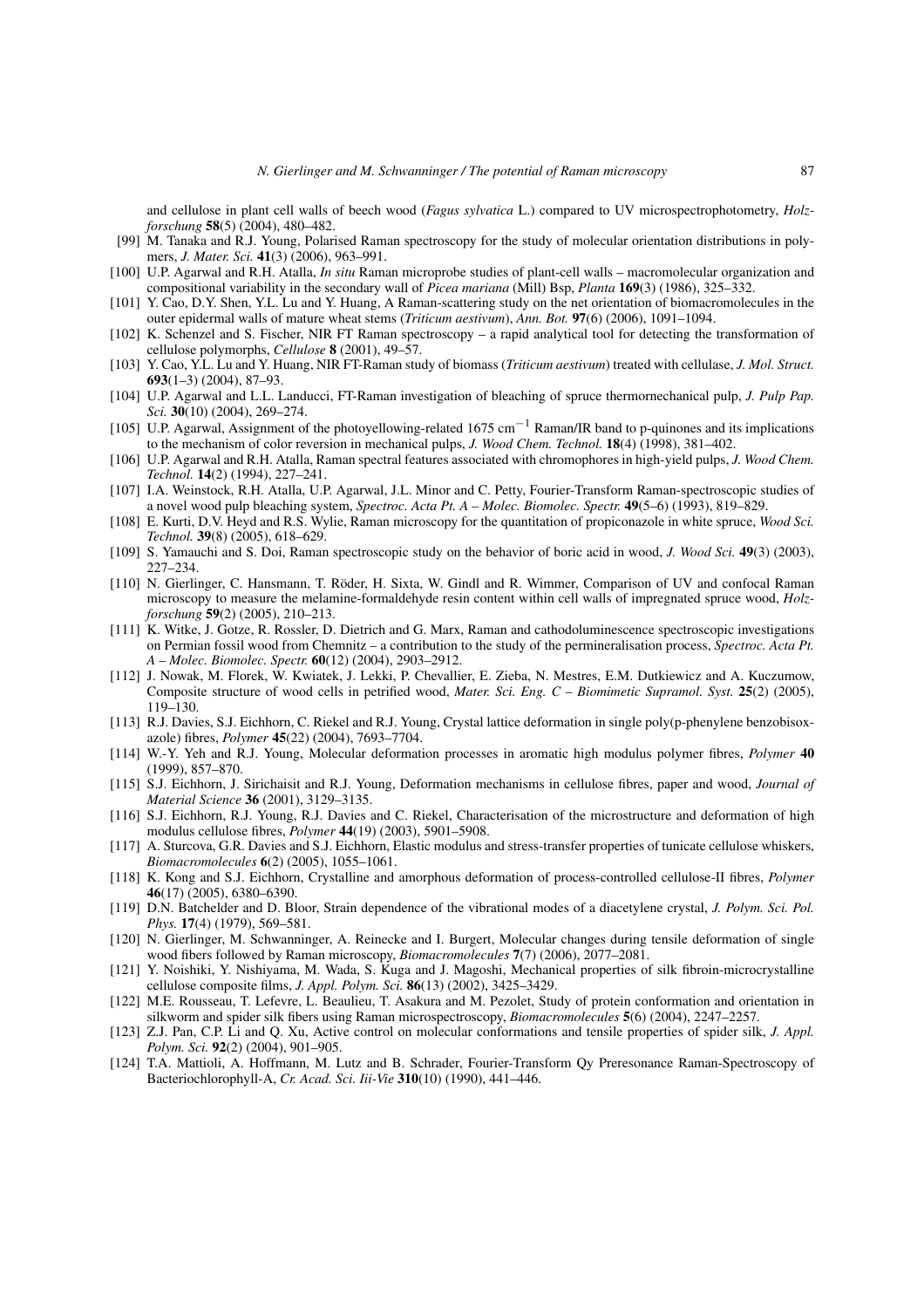- [125] M. Baranska, H. Schulz, H. Kruger and R. Quilitzsch, Chemotaxonomy of aromatic plants of the genus Origanum via vibrational spectroscopy, *Anal. Bioanal. Chem.* **381**(6) (2005), 1241–1247.
- [126] R. Baranski, M. Baranska, H. Schulz, P.W. Simon and T. Nothnagel, Single seed Raman measurements allow taxonomical discrimination of Apiaceae accessions collected in gene banks, *Biopolymers* **81**(6) (2006), 497–505.
- [127] E. Urlaub, J. Popp, W. Kiefer, G. Bringmann, D. Koppler, H. Schneider, U. Zimmermann and B. Schrader, FT-Raman investigation of alkaloids in the liana *Ancistrocladus heyneanus*, *Biospectroscopy* **4**(2) (1998), 113–120.
- [128] T. Frosch, M. Schmitt, K. Schenzel, J.H. Faber, G. Bringmann, W. Kiefer and J. Popp, In vivo localization and identification of the antiplasmodial alkaloid dioncophylline A in the tropical liana *Triphyophyllum peltatum* by a combination of fluorescence, near infrared Fourier transform Raman microscopy, and density functional theory calculations, *Biopolymers* **82**(4) (2006), 295–300.
- [129] T. Frosch, M. Schmitt, T. Noll, G. Bringmann, K. Schenzel and J. Popp, Ultrasensitive *in situ* tracing of the alkaloid dioncophylline A in the tropical liana *Triphyophyllum peltatum* by applying deep-UV Resonance Raman microscopy, *Anal. Chem.* doi:10.1021/ac061526q (2006).
- [130] H. Schulz, M. Baranska, R. Quilitzsch and W. Schutze, Determination of alkaloids in capsules, milk and ethanolic extracts of poppy (*Papaver somniferum* L.) by ATR-FT-IR and FT-Raman spectroscopy, *Analyst* **129**(10) (2004), 917– 920.
- [131] M. Baranska, H. Schulz, E. Joubert and M. Manley, *In situ* flavonoid analysis by FT-Raman spectroscopy: Identification, distribution, and quantification of aspalathin in green rooibos (*Aspalathus linearis*), *Anal. Chem.* **78**(22) (2006), 7716– 7721.
- [132] M. Baranska, H. Schulz, S. Reitzenstein, U. Uhlemann, M.A. Strehle, H. Kruger, R. Quilitzsch, W. Foley and J. Popp, Vibrational spectroscopic studies to acquire a quality control method of Eucalyptus essential oils, *Biopolymers* **78**(5) (2005), 237–248.
- [133] H. Schulz, G. Ozkan, M. Baranska, H. Kruger and M. Ozcan, Characterisation of essential oil plants from Turkey by IR and Raman spectroscopy, *Vib. Spectrosc.* **39**(2) (2005), 249–256.
- [134] M.A. Strehle, P. Rösch, M. Baranska, H. Schulz and J. Popp, On the way to a quality control of the essential oil of fennel by means of Raman spectroscopy, *Biopolymers* **77**(1) (2005), 44–52.
- [135] H. Schulz, M. Baranska, H.H. Belz, P. Rösch, M.A. Strehle and J. Popp, Chemotaxonomic characterisation of essential oil plants by vibrational spectroscopy measurements, *Vib. Spectrosc.* **35**(1–2) (2004), 81–86.
- [136] P. Rösch, J. Popp and W. Kiefer, Raman and surface enhanced Raman spectroscopic investigation on Lamiaceae plants, *J. Mol. Struct.* **481** (1999), 121–124.
- [137] H. Schulz, B. Schrader, R. Quilitzsch, S. Pfeffer and H. Kruger, Rapid classification of basil chemotypes by various vibrational spectroscopy methods, *J. Agric. Food Chem.* **51**(9) (2003), 2475–2481.
- [138] M. Baranska, H. Schulz, P. Rosch, M.A. Strehle and J. Popp, Identification of secondary metabolites in medicinal and spice plants by NIR-FT-Raman microspectroscopic mapping, *Analyst* **129**(10) (2004), 926–930.
- [139] M. Baranska, H. Schulz, R. Siuda, M.A. Strehle, P. Rosch, J. Popp, E. Joubert and M. Manley, Quality control of *Harpagophytum procumbens* and its related phytopharmaceutical products by means of NIR-FT-Raman spectroscopy, *Biopolymers* **77**(1) (2005), 1–8.
- [140] J.A. Olson, Provitamin-A function of carotenoids the conversion of beta-carotene into vitamin-A, *J. Nutr.* **119**(1) (1989), 105–108.
- [141] J.A. Olson, Vitamin-A and carotenoids as antioxidants in a physiological context, *J. Nutr. Sci. Vitaminol.* **39** (1993), S57–S65.
- [142] H. Schulz, M. Baranska and R. Baranski, Potential of NIR-FT-Raman spectroscopy in natural carotenoid analysis, *Biopolymers* **77**(4) (2005), 212–221.
- [143] R. Baranski, M. Baranska and H. Schulz, Changes in carotenoid content and distribution in living plant tissue can be observed and mapped in situ using NIR-FT-Raman spectroscopy, *Planta* **222**(3) (2005), 448–457.
- [144] M. Baranska, R. Baranski, H. Schulz and T. Nothnagel, Tissue-specific accumulation of carotenoids in carrot roots, *Planta* **224**(5) (2006), 1028–1037.
- [145] B. Schrader, H. Schulz, M. Baranska, G.N. Andreev, C. Lehner and J. Sawatzki, Non-destructive Raman analyses polyacetylenes in plants, *Spectroc. Acta Pt. A – Molec. Biomolec. Spectr.* **61**(7) (2005), 1395–1401.
- [146] M. Baranska and H. Schulz, Spatial tissue distribution of polyacetylenes in carrot root, *Analyst* **130**(6) (2005), 855–859. [147] M. Baranska, H. Schulz and L.P. Christensen, Structural changes of polyacetylenes in American ginseng root can be
- observed in situ by using Raman spectroscopy, *J. Agric. Food Chem.* **54**(10) (2006), 3629–3635. [148] M. Baranska, H. Schulz, R. Baranski, T. Nothnagel and L.P. Christensen, *In situ* simultaneous analysis of polyacetylenes, carotenoids and polysaccharides in carrot roots, *J. Agric. Food Chem.* **53**(17) (2005), 6565–6571.
- [149] P. Rösch, H. Schneider, U. Zimmermann, W. Kiefer and J. Popp, *In situ* Raman investigation of single lipid droplets in the water-conducting xylem of four woody plant species, *Biopolymers* **74**(1–2) (2004), 151–156.
- [150] D. Dietrich, K. Witke, R. Rossler and G. Marx, Raman spectroscopy on *Psaronius* sp.: a contribution to the understanding of the permineralization process, *Appl. Surf. Sci.* **179**(1–4) (2001), 230–233.